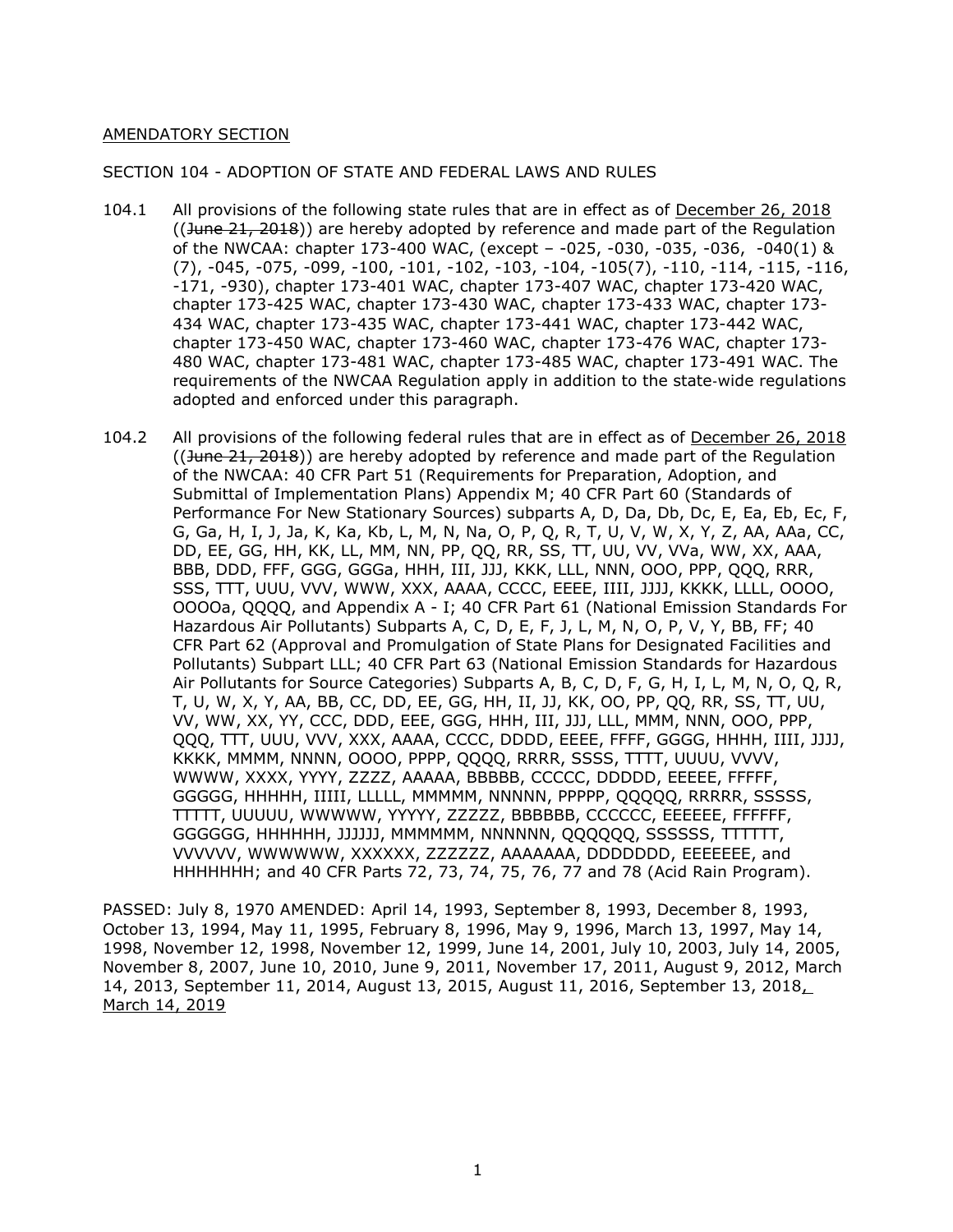### AMENDATORY SECTION

### SECTION 200 – DEFINITIONS

…

ALLOWABLE EMISSIONS - The emission rate of a stationary source calculated using the maximum rated capacity of the stationary source (unless the stationary source is subject to federally enforceable limits which restrict the operating rate, or hours of operation, or both) and the most stringent of the following:

(A) The applicable standards as in 40 CFR Part 60, 61, 62, or 63;

(B) Any applicable SIP emissions limitation including those with a future compliance date; or

(C) The emissions rate specified as a federally enforceable permit condition, including those with a future compliance date.

FEDERALLY ENFORCEABLE - All limitations and conditions which are enforceable by EPA, including those requirements developed under 40 CFR Parts 60, 61, 62, and 63, requirements within the Washington SIP, requirements within any permit established under 40 CFR 52.21 or order of approval under a SIP-approved new source review regulation, or any voluntary limits on emissions pursuant to WAC 173-400-091.

…

…

LOWEST ACHIEVABLE EMISSION RATE (LAER) - For any stationary source, the more stringent emissions rate based on the following:

- (A) The most stringent emission limitation which is contained in the implementation plan of any state for such class or category of stationary source, unless the owner or operator of the proposed new or modified stationary source demonstrates that such limitations are not achieved in practice; or
- (B) The most stringent emissions limitation which is achieved in practice by such class or category of stationary sources. This limitation, when applied to a modification, means the lowest achievable emissions rate for the new or modified emissions units within a stationary source.

In no event shall the application of this term allow a proposed new or modified stationary source to emit any pollutant in excess of the amount allowable under an applicable New Source Performance Standards.

…

ORDER - Any order issued by the NWCAA pursuant to chapter 70.94 RCW, including, but not limited to RCW 70.94.332, 70.94.152, 70.94.153, 70.94.154, and 70.94.141(3), and includes, where used in the generic sense, the terms order, compliance order, order of approval, and regulatory order.

…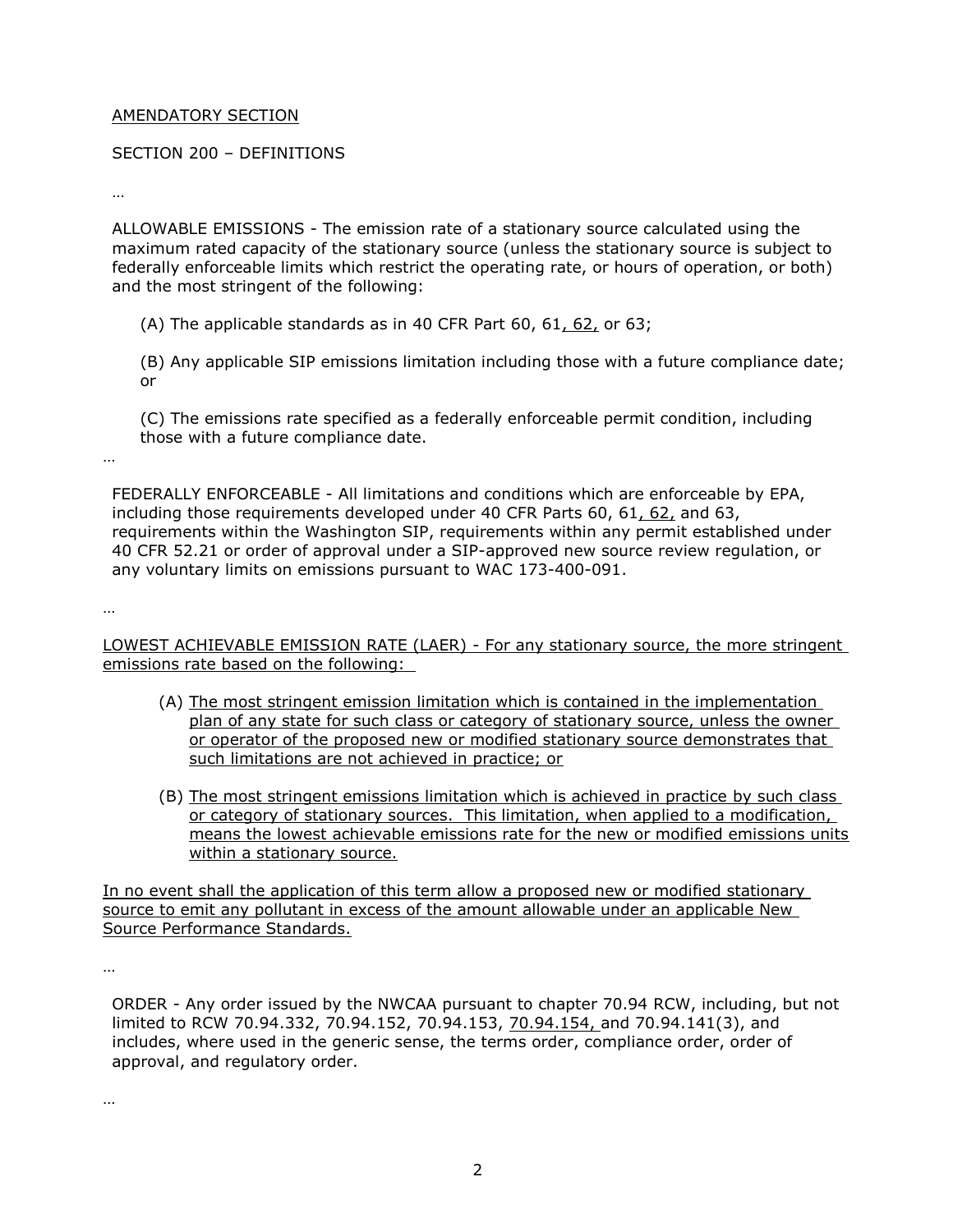SOURCE - All of the emissions unit(s) including quantifiable fugitive emissions, that are located on one or more contiguous or adjacent properties, and are under the control of the same person or persons under common control, whose activities are ancillary to the production of a single product or functionally related groups of products. ((Activities shall beconsidered ancillary to the production of a single product or functionally related group of products if they belong to the same major group (i.e., which have the same two digit code) as described in the Standard Industrial Classification Manual, 1972, as amended by the 1977-Supplement.))

…

PASSED: January 8, 1969 AMENDED: October 31, 1969, September 3, 1971, June 14, 1972, July 11, 1973, February 14, 1973, January 9, 1974, October 13, 1982, November 14, 1984, October 13, 1994, February 8, 1996, May 9, 1996, March 13, 1997, November 12, 1998, June 14, 2001, July 10, 2003, July 14, 2005, November 8, 2007, November 17, 2011, March 14, 2013, August 13, 2015, August 11, 2016, September 13, 2018, March 14, 2019

## AMENDATORY SECTION

SECTION 300 – NEW SOURCE REVIEW

- ((300.1 A Notice of Construction and/or PSD permit application must be filed by the owner or operator and an Order of Approval and/or PSD permit issued by the NWCAA, or other designated permitting agency, prior to the establishment of any new source, except for:
	- a) Those stationary sources exempt under NWCAA 300.4 (categorical) or NWCAA 300.5 (emission thresholds); and
	- b) Relocation of any temporary source operating in accordance with NWCAA Section 301.

For purposes of this section "establishment" shall mean to "begin actual construction", as that term is defined in NWCAA Section 200, and "new source" shall include any "modification" to an existing "stationary source", as those terms are defined in NWCAA Section 200.

- 300.2 Regardless of any other subsection of this section, a Notice of Construction or PSD permit application must be filed and an order of approval or PSD permit issued by the NWCAA prior to establishment of any of the following new sources:
	- a) Any project that qualifies as construction, reconstruction or modification of an affected facility, within the meaning of 40 CFR Part 60 (New Source Performance Standards), except Subpart AAA (Wood stoves) and such provisions of Subpart IIII pertaining to owners and operators of emergency stationary compression ignition internal combustion engines;
	- b) Any project that qualifies as a new or modified source within the meaning of 40 CFR 61.02 (National Emission Standards for Hazardous Air Pollutants), except for asbestos demolition and renovation projects subject to 40 CFR 61.145;
	- c) Any project that qualifies as a new source within the meaning of 40 CFR 63.2 (National Emission Standards for Hazardous Air Pollutants for Source Categories), except Subpart M (Dry Cleaning Facilities) pertaining to area source perchloroethylene dry cleaners, and Subpart ZZZZ pertaining to emergency and limited-use stationary reciprocating internal combustion engines;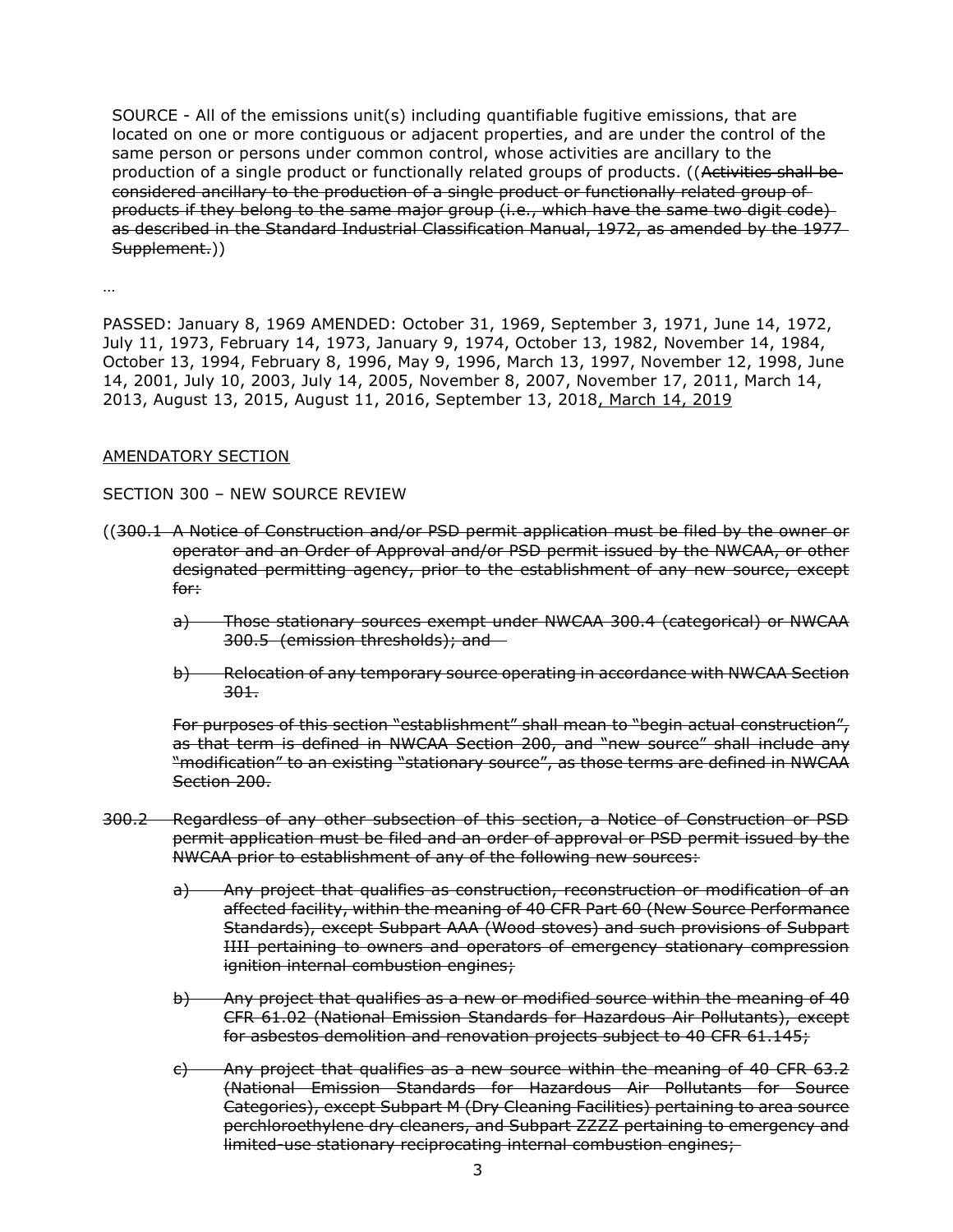- d) Any project that qualifies as a new major stationary source, or a major modification;
- e) Any modification to a stationary source that requires an increase either in a plant-wide cap or in a unit specific emission limit.
- 300.3 New source review of a modification shall be limited to the emission unit or units proposed to be added to an existing stationary source or modified and the air contaminants whose emissions would increase as a result of the modification; provided, however, that review of a major modification must comply with WAC 173-400-112 and/or 173-400-113, as applicable.
- 300.4 Emission unit and activity exemptions.

Except as provided in NWCAA 300.1 and 300.2 of this section, establishment of a new emission unit that falls within one of the categories listed below is exempt from new source review. Modification of any emission unit listed below is exempt from new source review, provided that the modified unit continues to fall within one of the listed categories. The installation or modification of a unit exempt under this subsection does not require the filing of a Notice of Construction application.

- a) Maintenance/construction:
	- 1) Cleaning and sweeping of streets and paved surfaces;
	- 2) Concrete application, and installation;
	- 3) Dredging wet spoils handling and placement;
	- 4) Paving application and maintenance, excluding asphalt plants;
	- 5) Plant maintenance and upkeep activities (grounds keeping, general repairs, routine house-keeping, routine plant painting, welding, cutting, brazing, soldering, plumbing, retarring roofs, etc.);
	- 6) Plumbing installation, plumbing protective coating application and maintenance activities;
	- 7) Roofing application;
	- 8) Insulation application and maintenance, excluding products for resale;
	- 9) Janitorial services and consumer use of janitorial products.
- b) Storage tanks:

Note: It can be difficult to determine requirements for storage tanks therefore it is recommended that the owner or operator contact the NWCAA to determine the exemption status of storage tanks prior to their installation.

- 1) Lubricating oil storage tanks except those facilities that are wholesale or retail distributors of lubricating oils;
- 2) Polymer tanks and storage devices and associated pumping and handling equipment, used for solids dewatering and flocculation;
- 3) Storage tanks, reservoirs, pumping and handling equipment of any size containing soaps, vegetable oil, grease, animal fat, and nonvolatile aqueous salt solutions;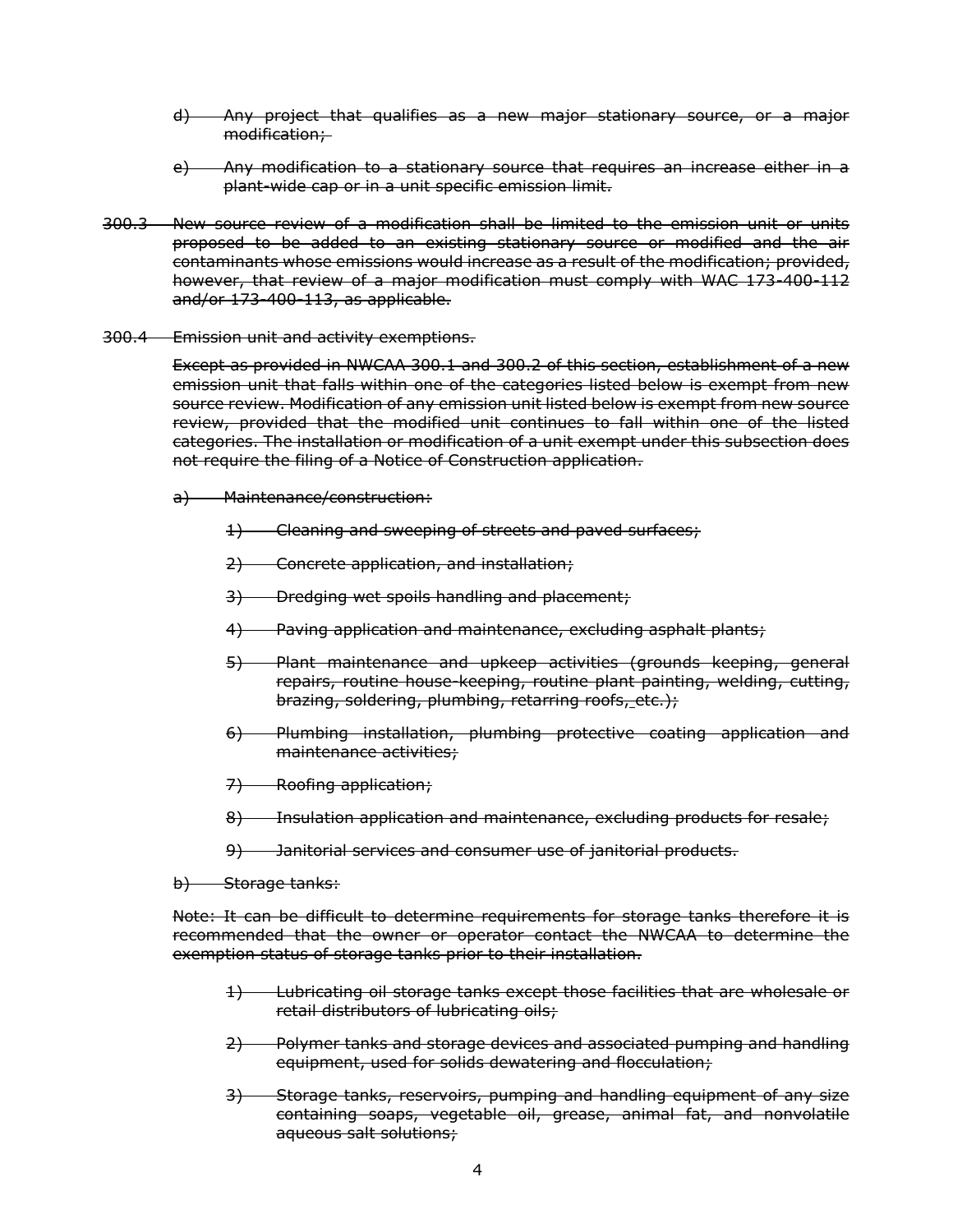- 4) Process and white water storage tanks;
- 5) Operation, loading and unloading of storage tanks and storage vessels, with lids or other appropriate closure and less than 260 gallon capacity  $(35 \text{ eff})$ ;
- 6) Operation, loading and unloading of storage tanks, less than or equal to 1100 gallon capacity, with lids or other appropriate closure, not for use with materials containing toxic air pollutants, as defined in chapter 173-460 WAC, max. VP 550 mm Hg @21° C;
- 7) Operation, loading and unloading storage of butane, propane, or liquefied petroleum gas with a vessel capacity less than 40,000 gallons;
- 8) Tanks, vessels and pumping equipment, with lids or other appropriate closure for storage or dispensing of aqueous solutions of inorganic salts, bases and acids.
- $\epsilon$ ) A project with combined aggregate heat input capacity from combustion units, less than or equal to any of the following:
	- 1) Less than or equal to 500,000 Btu/hr coal with less than or equal to 0.5% sulfur or other fuels with less than or equal to 0.5% sulfur;
	- 2) Less than or equal to 500,000 Btu/hr used oil, per the requirements of RCW 70.94.610;
	- 3) Less than or equal to 400,000 Btu/hr wood waste or paper;
	- 4) Less than 1,000,000 Btu/hr kerosene, #1, or #2 fuel oil and with less than or equal to 0.05% sulfur;
	- 5) Less than or equal to 10,000,000 Btu/hr natural gas, propane, or LPG.

Note: the heat input capacity of each combustion unit shall be based on the higher heating value of fuel to be used.

- d) Material handling:
	- 1) Continuous digester chip feeders;
	- 2) Grain elevators not licensed as warehouses or dealers by either the Washington State Department of Agriculture or the U.S. Department of Agriculture;
	- 3) Storage and handling of water based lubricants for metal working where organic content of the lubricant is less than or equal to 10%;
	- 4) Equipment used exclusively to pump, load, unload, or store high boiling point organic material in tanks less than one million gallon, material with initial atmospheric boiling point not less than 150°C or vapor pressure not more than 5 mm Hg @21°C, with lids or other appropriate closure.
- e) Water treatment:
	- 1) Septic sewer systems, not including active wastewater treatment facilities;
	- 2) NPDES permitted ponds and lagoons used solely for the purpose of settling suspended solids and skimming of oil and grease;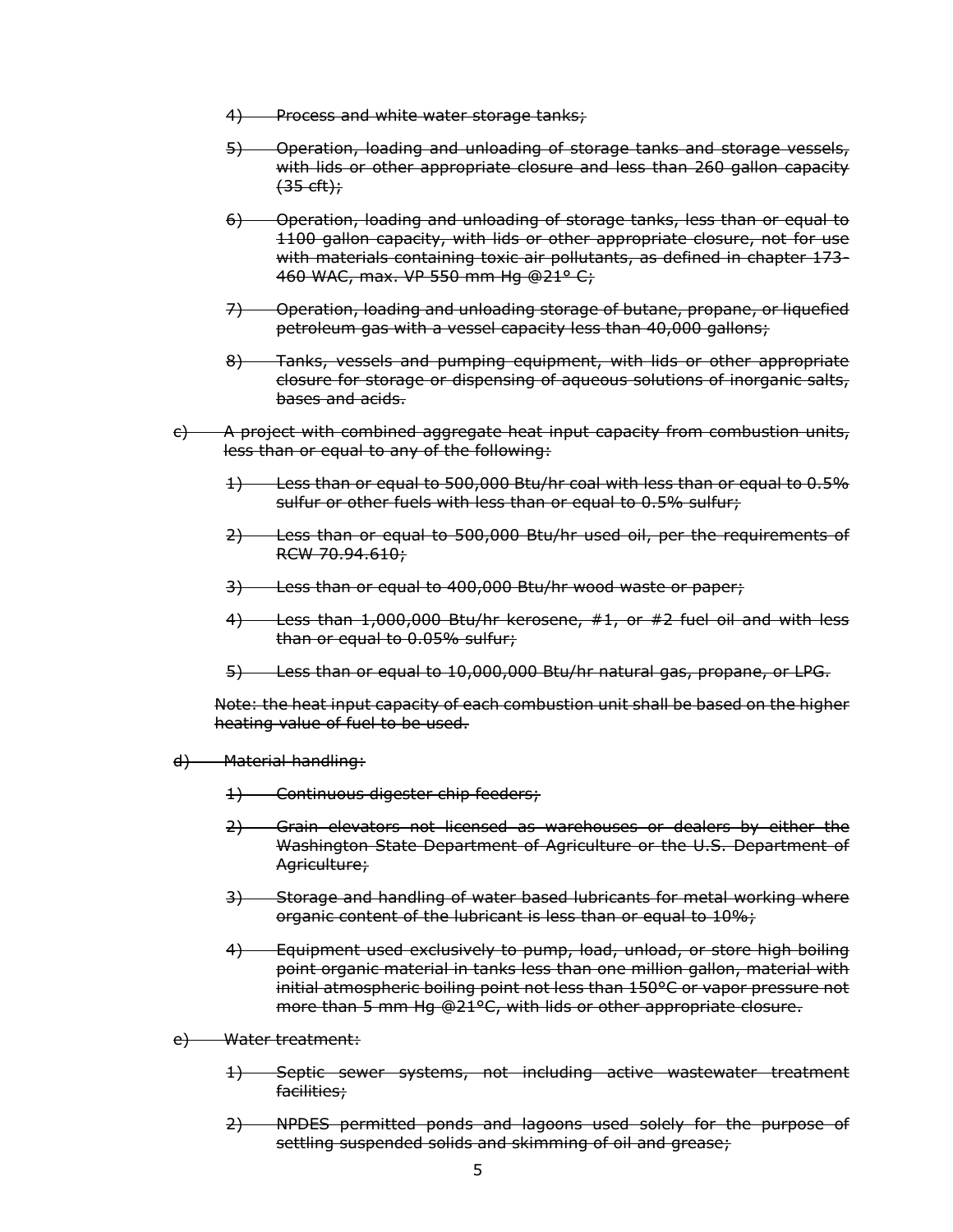- 3) De-aeration (oxygen scavenging) of water where toxic air pollutants as defined in chapter 173-460 WAC are not emitted;
- 4) Process water filtration system and demineralizer vents;
- 5) Sewer manholes, junction boxes, sumps and lift stations associated with wastewater treatment systems;
- 6) Demineralizer tanks;
- 7) Alum tanks;
- 8) Clean water condensate tanks.
- f) Environmental chambers and laboratory equipment:
	- 1) Environmental chambers and humidity chambers not using toxic air pollutant gases, as regulated under chapter 173-460 WAC;
	- 2) Gas cabinets using only gases that are not toxic air pollutants regulated under chapter 173-460 WAC;
	- 3) Installation or modification of a single laboratory fume hood;
	- 4) Laboratory calibration and maintenance equipment.
- g) Monitoring/quality assurance/testing:
	- 1) Equipment and instrumentation used for quality control/assurance or inspection purpose;
	- 2) Hydraulic and hydrostatic testing equipment;
	- 3) Sample gathering, preparation and management;
	- 4) Vents from continuous emission monitors and other analyzers.
- h) Dry Cleaning: Unvented, dry-to-dry, dry-cleaning equipment that is equipped with refrigerated condensers and carbon absorption to recover the cleaning solvent.
- i) Emergency Stationary Compression Ignition (CI) Internal Combustion Engines (ICE): Any stationary internal combustion engine whose operation is limited to emergency situations and required testing and maintenance and operating less than 500 hours a year. Examples include stationary ICE used to produce power for critical networks or equipment (including power supplied to portions of a facility) when electric power from the local utility (or the normal power source, if the facility runs on its own power production) is interrupted, or stationary ICE used to pump water in the case of fire or flood, etc. Stationary CI ICE used to supply power to an electric grid or that supply power as part of a financial arrangement with another entity are not considered to be emergency engines.
- i) Miscellaneous:
	- 1) Single-family residences and duplexes;
	- 2) Plastic pipe welding;
	- 3) Primary agricultural production activities including soil preparation, planting, fertilizing, weed and pest control, and harvesting;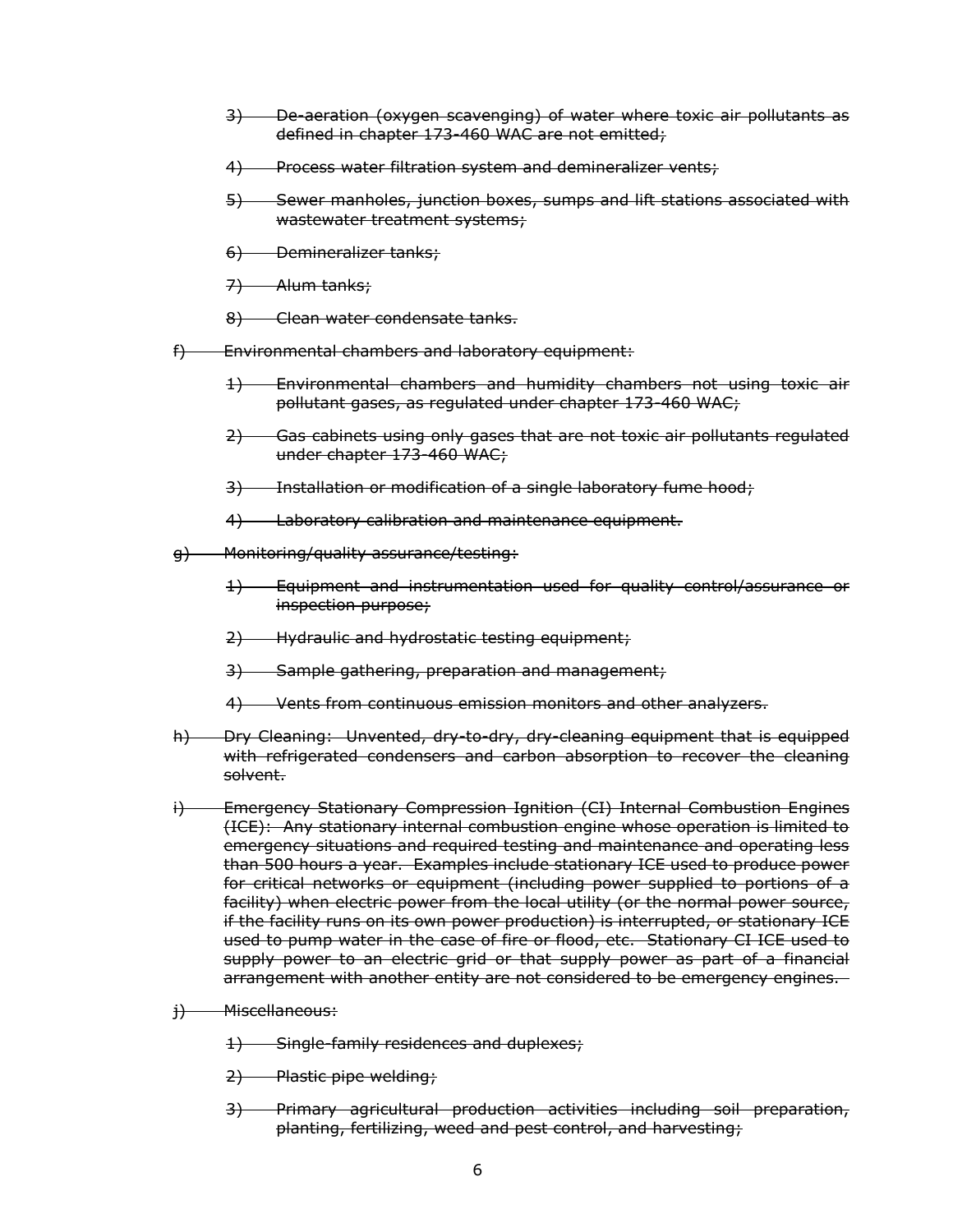- 4) Comfort air conditioning;
- 5) Flares used to indicate danger to the public;
- 6) Natural and forced air vents and stacks for bathroom/toilet activities;
- 7) Personal care activities;
- 8) Recreational fireplaces including the use of barbecues, campfires, and ceremonial fires;
- 9) Tobacco smoking rooms and areas;
- 10) Noncommercial smokehouses;
- 11) Blacksmith forges for single forges;
- 12) Vehicle maintenance activities, not including vehicle surface coating;
- 13) Vehicle or equipment washing (see c) of this subsection for threshold for boilers);
- 14) Wax application;
- 15) Oxygen, nitrogen, or rare gas extraction and liquefaction equipment not including internal and external combustion equipment;
- 16) Ozone generators and ozonation equipment;
- 17) Solar simulators;
- 18) Ultraviolet curing processes, to the extent that toxic air pollutant gases as defined in chapter 173-460 WAC are not emitted;
- 19) Electrical circuit breakers, transformers, or switching equipment installation or operation;
- 20) Pulse capacitors;
- 21) Pneumatically operated equipment, including tools and hand held applicator equipment for hot melt adhesives;
- 22) Fire suppression equipment;
- 23) Recovery boiler blow-down tank;
- 24) Screw press vents;
- 25) Drop hammers or hydraulic presses for forging or metal working;
- 26) Production of foundry sand molds, unheated and using binders less than 0.25% free phenol by sand weight;
- 27) Kraft lime mud storage tanks and process vessels;
- 28) Lime grits washers, filters and handling;
- 29) Lime mud filtrate tanks;
- 30) Lime mud water;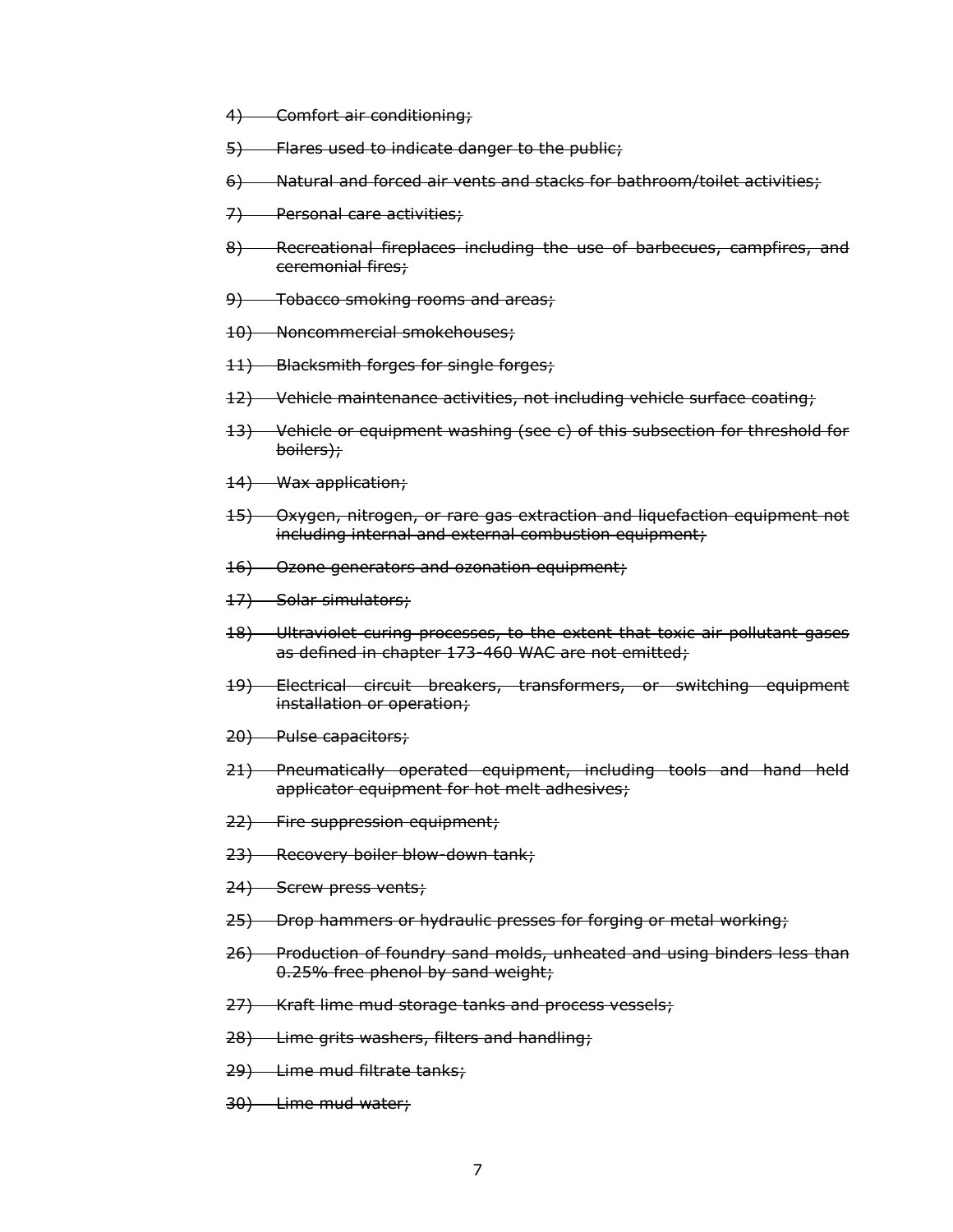- 31) Stock cleaning and pressurized pulp washing down process of the brown stock washer;
- 32) Natural gas pressure regulator vents, excluding venting at oil and gas production facilities and transportation marketing facilities;
- 33) Nontoxic air pollutant, as defined in chapter 173-460 WAC, solvent cleaners less than 10 square feet air-vapor interface with solvent vapor pressure not more than 30 mm Hg @21°C;
- 34) Surface coating, aqueous solution or suspension containing less than or equal to 1% (by weight) VOCs, and/or toxic air pollutants as defined in chapter 173-460 WAC;
- 35) Cleaning and stripping activities and equipment using solutions having less than or equal to 1% VOCs (by weight); on metallic substances, acid solutions are not exempt;
- 36) Dip coating operations, using materials less than 1% VOCs (by weight) and/or toxic air pollutants as defined in chapter 173-460 WAC.
- 37) Gasoline dispensing facilities subject to chapter 173-491 WAC are exempt from toxic air pollutant analysis pursuant to chapter 173-460 WAC.
- 300.5 Exemptions Based on Emissions Thresholds
	- a) Except as provided in NWCAA 300.1 and 300.2 of this section and in this subsection:
		- 1) A new emissions unit that has an uncontrolled potential to emit below each of the threshold levels listed in the table contained in (d) of this subsection is exempt from new source review provided that the conditions of (b) of this subsection are met.
		- 2) A modification to an existing emissions unit that increases the unit's actual emissions by less than each of the threshold levels listed in the table contained in (d) of this subsection is exempt from new source review provided that the conditions of (b) of this subsection are met.
	- b) The owner or operator seeking to exempt a project from new source review under this section shall notify, and upon request, file a brief project summary with the NWCAA thirty (30) days prior to beginning actual construction on the project. If the NWCAA determines that the project will have more than a de Minimus impact on air quality as defined in 300.5 d), the NWCAA shall require the filing of a Notice of Construction or PSD permit application. The NWCAA may require the owner or operator to demonstrate that the emissions increase from the new emissions unit is smaller than all of the thresholds listed below. In accordance with NWCAA 324.2, a filing and NOC applicability determination fee shall apply when the NWCAA issues a written determination that a project is exempt for new source review.
	- c) The owner or operator may begin actual construction on the project thirty-one (31) days after the NWCAA receives the project summary, unless the NWCAA notifies the owner or operator within thirty (30) days that the proposed new source requires a Notice of Construction or PSD permit application.
	- d) Exemption threshold table:

POLLUTANT THRESHOLD LEVEL (ton per year)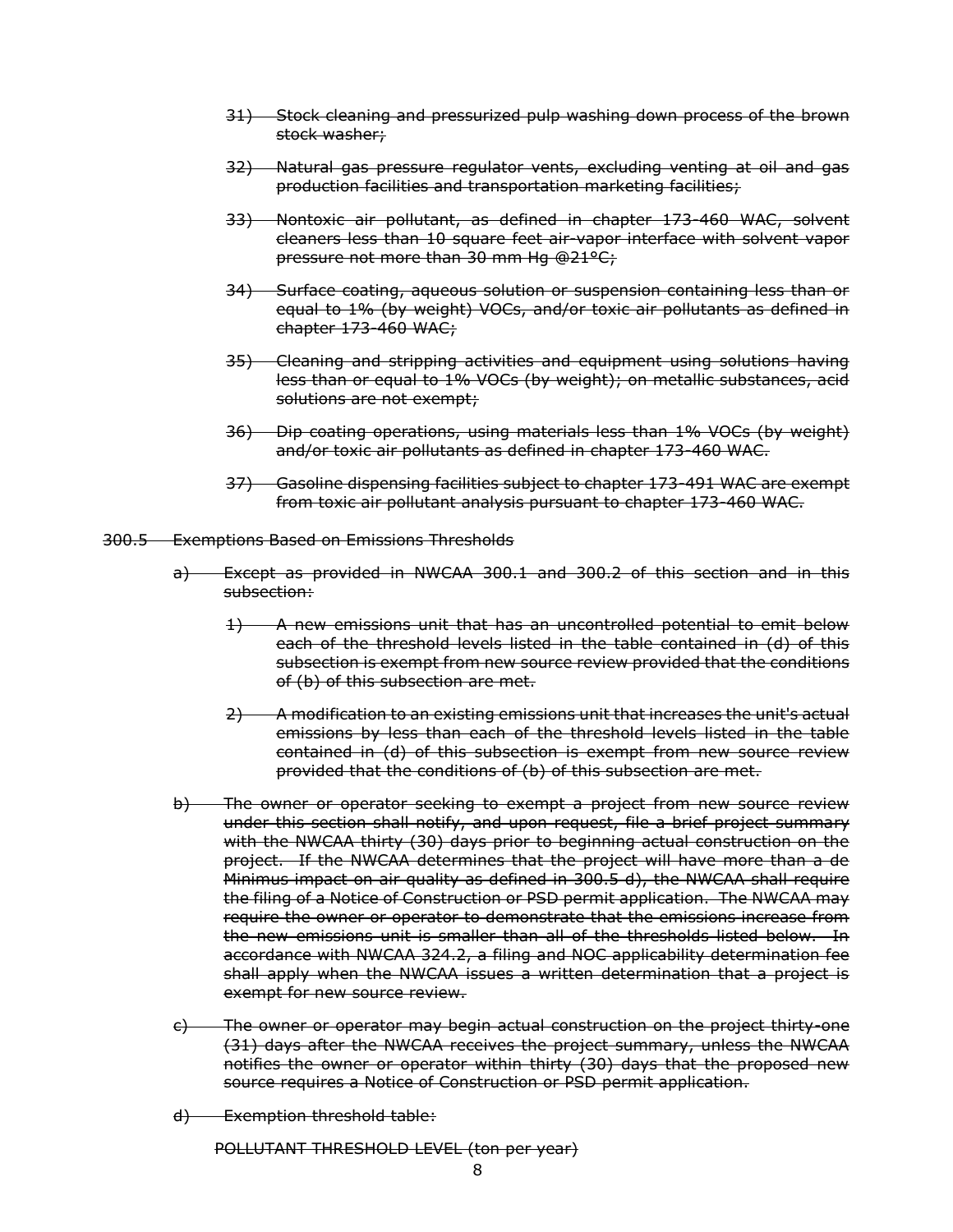- 1) Total Suspended Particulates: 1.25
- $2)$  PM<sub>10</sub>: 0.75
- $3)$  PM<sub>2.5</sub>: 0.5
- 4) Sulfur Oxides: 2.0
- 5) Nitrogen Oxides: 2.0
- 6) Volatile Organic Compounds: total 2.0
- 7) Carbon Monoxide: 5.0
- 8) Lead: 0.005
- 9) Ozone Depleting Substances: total 1.0 (in effect on July 1, 2000)
- 10) Toxic Air Pollutants: as specified in chapter 173-460 WAC.
- (e) Greenhouse gas emissions are exempt from new source review under this section except to the extent required under WAC 173-400-720, prevention of significant deterioration. The owner or operator of a source or emissions unit may request that NWCAA impose emission limits and/or operation limitations for greenhouse gas in any new source review Order of Approval.
- 300.6 The Control Officer may require that a new source, that would otherwise be exempt under this section, submit a Notice of Construction application and be granted approval as specified in this section. This discretionary determination shall be based on the nature of air pollution emissions from the stationary source and its potential effect on health, economic and social factors, or physical effects on property. Upon request, the proponent shall submit to the Control Officer, appropriate information as necessary to make this determination.
- 300.7 Notice of Construction Submittal Requirements

Each Notice of Construction application shall:

- a) be submitted on forms provided by the NWCAA;
- b) be accompanied by the appropriate fee specified in NWCAA 324.2;
- c) be accompanied by a completed State Environmental Policy Act (SEPA) checklist consistent with NWCAA 155; and
- d) include a "top down" BACT analysis, as defined at the time of submittal, except where the Federal Clean Air Act requires LAER; and
- e) An applicant filing a Notice of Construction application for a project described in WAC 173-400-117(2), Special protection requirements for Class I areas, shall send a copy of the application to the responsible federal land manager.
- 300.8 Notice of Construction Completeness Determination.
	- a) Within thirty (30) days after receiving a Notice of Construction or PSD permit application, the NWCAA shall either notify the applicant in writing that the application is complete or notify the applicant in writing of additional information necessary to complete the application.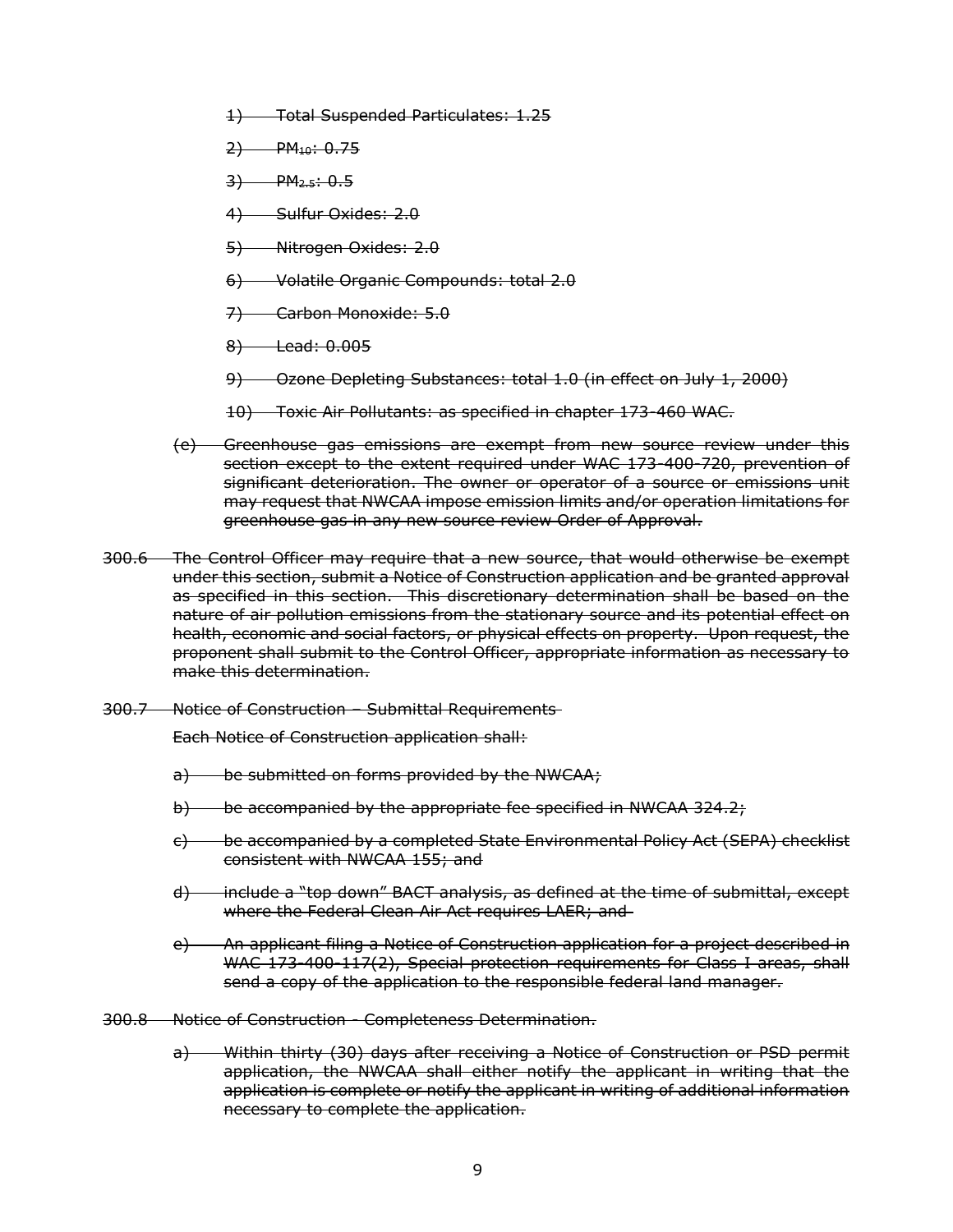- b) For a project subject to the Special protection requirements for federal Class I areas in WAC 173-400-117(2), a completeness determination includes a determination that the application includes all information required for review of that project under WAC 173-400-117(3).
- c) For a project subject to PSD review under WAC 173-400-720 through -750, a completeness determination includes a determination that the application provides all information required to conduct the PSD review.
- 300.9 Notice of Construction Final Determination
	- a) Within sixty (60) days of receipt of a complete Notice of Construction or PSD permit application, the NWCAA shall either issue a final decision on the application or initiate public notice under NWCAA Section 305 on a proposed decision, followed as promptly as possible by a final decision.
	- b) A person seeking approval to construct or modify a stationary source that requires an operating permit may elect to integrate review of the operating permit application or amendment required under RCW 70.94.161 and the Notice of Construction or PSD permit application required by this section. A Notice of Construction or PSD permit application designated for integrated review shall be processed in accordance with operating permit program procedures and deadlines in chapter 173-401 WAC. A PSD permit application under WAC 173- 400-720 through -750, a notice of nonattainment area construction application for a major modification in a nonattainment area, or a Notice of Construction application for a major stationary source in a nonattainment area must also comply with WAC 173-400-171.
	- c) Every final determination on a Notice of Construction or PSD permit application shall be reviewed and signed prior to issuance by a professional engineer or staff under the direct supervision of a professional engineer in the employ of the NWCAA.
	- d) If the new source is a major stationary source or the change is a major modification, the application shall be processed in accordance with the applicable sections of WAC 173-400-112, 113, 117 and 171. The permitting agency shall:
		- 1) Submit any control technology determination included in a final Order of Approval or PSD permit to the RACT/BACT/LAER clearinghouse maintained by EPA; and
		- 2) Send a copy of the final Order of Approval or PSD permit to EPA.

#### 300.10 Order of Approval - Appeals

An Order of Approval or PSD permit, any conditions contained in an Order of Approval or PSD permit, or the denial of a Notice of Construction or PSD permit application may be appealed to the Pollution Control Hearings Board as provided in chapter 43.21B RCW. The NWCAA shall promptly mail copies of each order approving or denying a Notice of Construction or PSD permit application to the applicant and to any other party who submitted timely comments on the application, along with a notice advising parties of their rights of appeal to the Pollution Control Hearings Board.

300.11 Order of Approval - Time Limitations.

An Order of Approval or PSD permit becomes invalid if construction is not commenced within eighteen months after receipt of the approval, if construction is discontinued for a period of eighteen months or more, or if construction is not completed within a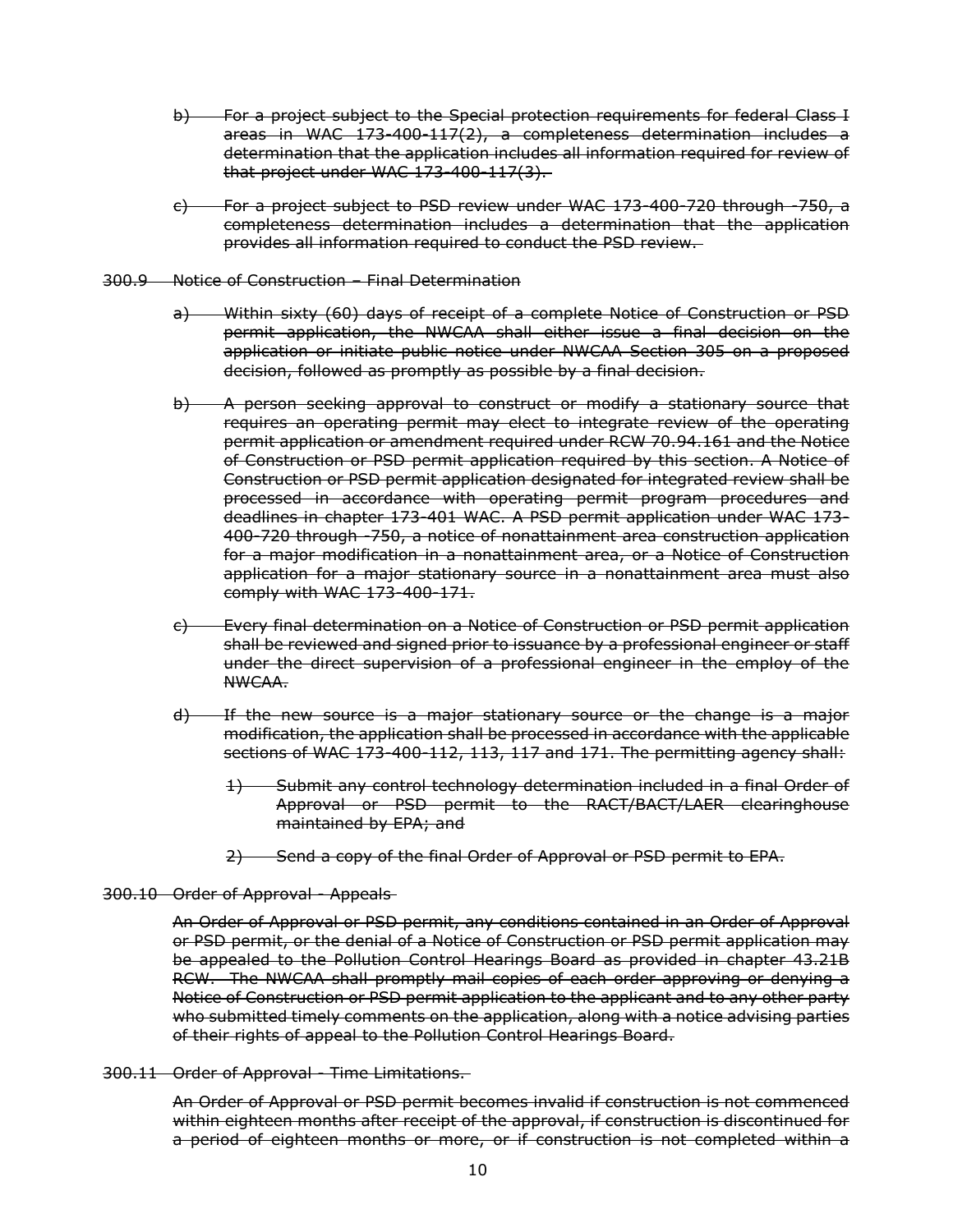reasonable time. The NWCAA may extend the eighteen-month period upon a satisfactory showing that an extension is justified. An extension for a project operating under a PSD permit must also comply with public notice requirements in WAC 173- 400-171. This provision does not apply to the time period between construction of the approved phases of a phased construction project. Each phase must commence construction within eighteen months of the projected and approved commencement date.

- 300.12 Order of Approval Change of Conditions.
	- a) The owner or operator may request, at any time, a change in conditions of an Order of Approval or PSD permit and the NWCAA may approve the request provided the NWCAA finds that:
		- 1) The change in conditions will not cause the stationary source to exceed an emissions standard;
		- 2) No ambient air quality standard or PSD increment will be exceeded as a result of the change;
		- 3) The change will not adversely impact the ability of Ecology or the NWCAA to determine compliance with an emissions standard;
		- 4) The revised order will continue to require BACT, as defined at the time of the original approval, for each new source approved by the order except where the Federal Clean Air Act requires LAER; and
		- 5) The revised order meets the requirements of this section and WAC 173- 400-110, 173-400-112, 173-400-113 and 173-400-720 through -750, as applicable.
	- b) Actions taken under this subsection are subject to the public involvement provisions of NWCAA Section 305 or WAC 173-400-171 as applicable.
	- c) This rule does not prescribe the exact form such requests must take. However, if the request is filed as a Notice of Construction application, that application must be acted upon using the timelines found in NWCAA 300.8 and NWCAA 300.9 and the fee schedule found in NWCAA 324.
- 300.13 Replacement or Substantial Alteration of Emission Control Technology at an Existing Stationary Source.
	- a) Any person proposing to replace or substantially alter the emission control technology installed on an existing stationary source or emission unit shall file a Notice of Construction application with the NWCAA. Replacement or substantial alteration of control technology does not include routine maintenance, repair or similar parts replacement.
	- b) For projects not otherwise reviewable under NWCAA Section 300, the NWCAA may:
		- 1) Require that the owner or operator employ RACT for the affected emission unit;
		- 2) Prescribe reasonable operation and maintenance conditions for the control equipment; and
		- 3) Prescribe other requirements as authorized by chapter 70.94 RCW.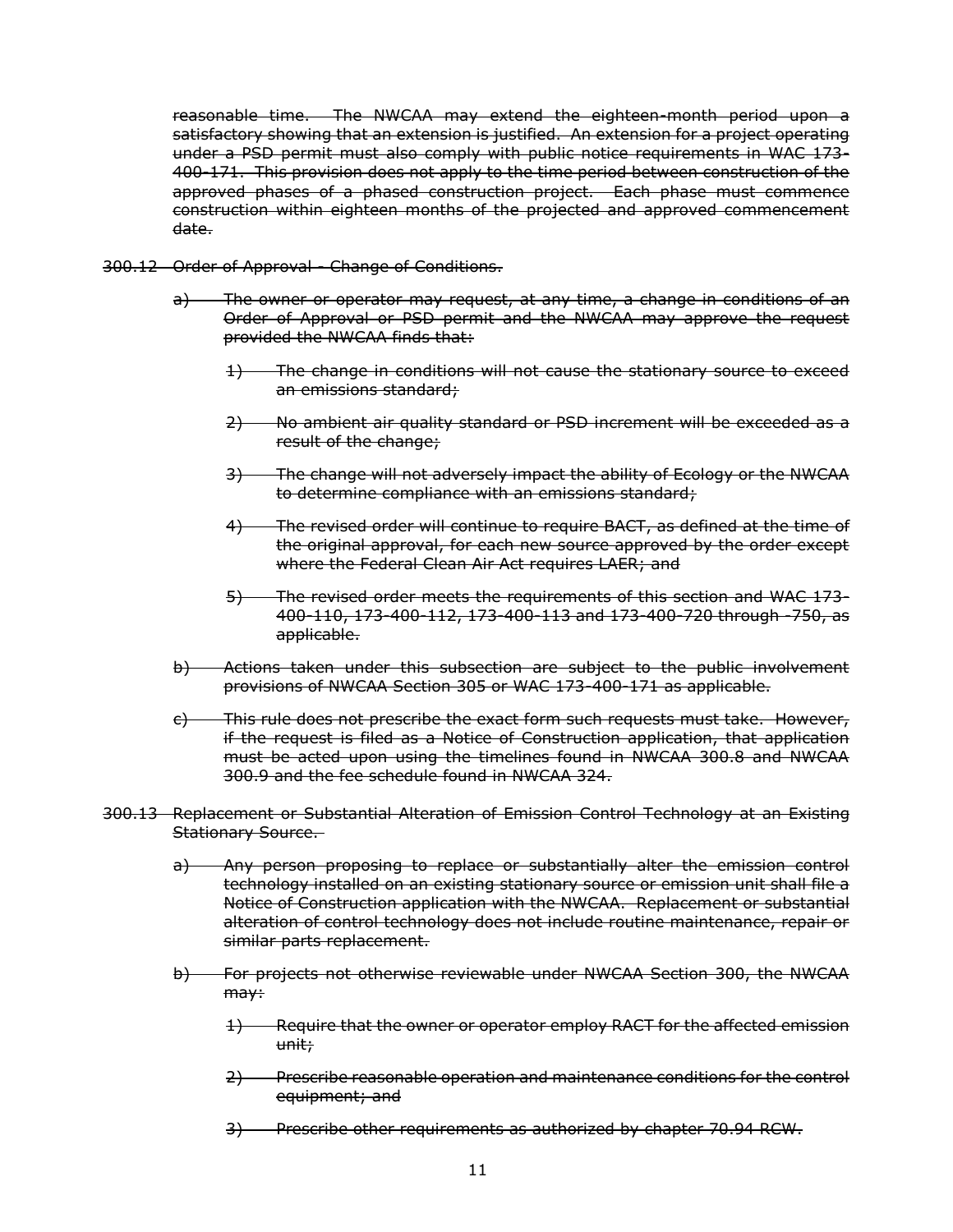- c) Within thirty (30) days of receipt of a Notice of Construction application under this section the NWCAA shall either notify the applicant in writing that the application is complete or notify the applicant in writing of all additional information necessary to complete the application. Within thirty (30) days of receipt of a complete Notice of Construction application under this section the NWCAA shall either issue an Order of Approval or a proposed RACT determination for the proposed project.
- d) Construction shall not "commence," as defined in NWCAA Section 200, on a project subject to review under this section until the NWCAA issues a final Order of Approval. However, any Notice of Construction application filed under this section shall be deemed to be approved without conditions if the NWCAA takes no action within thirty (30) days of receipt of a complete Notice of Construction application.
- e) Approval to replace or substantially alter emission control technology shall become invalid if construction is not commenced within eighteen months after receipt of such approval, if construction is discontinued for a period of eighteen months or more, or if construction is not completed within a reasonable time. The NWCAA may extend the eighteen-month period upon a satisfactory showing that an extension is justified. This provision does not apply to the time period between construction of the approved phases of a phased construction project; each phase must commence construction within eighteen months of the projected and approved commencement date.
- 300.15 Order of Approval Requirements to Comply

It shall be unlawful for an owner or operator of a source or emission unit to not abide by the operating and reporting conditions in the Order of Approval.))

300.1(A) A Notice of Construction (NOC) application must be filed by the owner or operator and an Order of Approval must be issued by the NWCAA, prior to beginning actual construction of any new source or making any modification, except for any of the following:

(1) Emissions units that are categorically exempt under NWCAA 300.3.

(2) Emissions units that are exempt under NWCAA 300.4.

(3) Any temporary sources operating under NWCAA 300.17.

(4) Any emissions unit covered under a General Order of Approval and operating in accordance with NWCAA 300.16.

(B) New source review of a modification is limited to the emissions unit or units proposed to be added to or modified at an existing stationary source and the air contaminants whose emissions would increase above the emission thresholds in NWCAA 300.4 as a result of the modification.

(C) New source review is required for an increase in a plant-wide cap or an emissionsunit-specific emission limit.

(D) The Control Officer may require that a new source or modification, that would otherwise be exempt under this section, submit a Notice of Construction application and be issued an Order of Approval as specified in this section. The Control Officer may also require that individual pollutant emission increases that would otherwise be exempt under this section be included in the Order of Approval review. This discretionary determination will be based on the nature of air pollution emissions from the stationary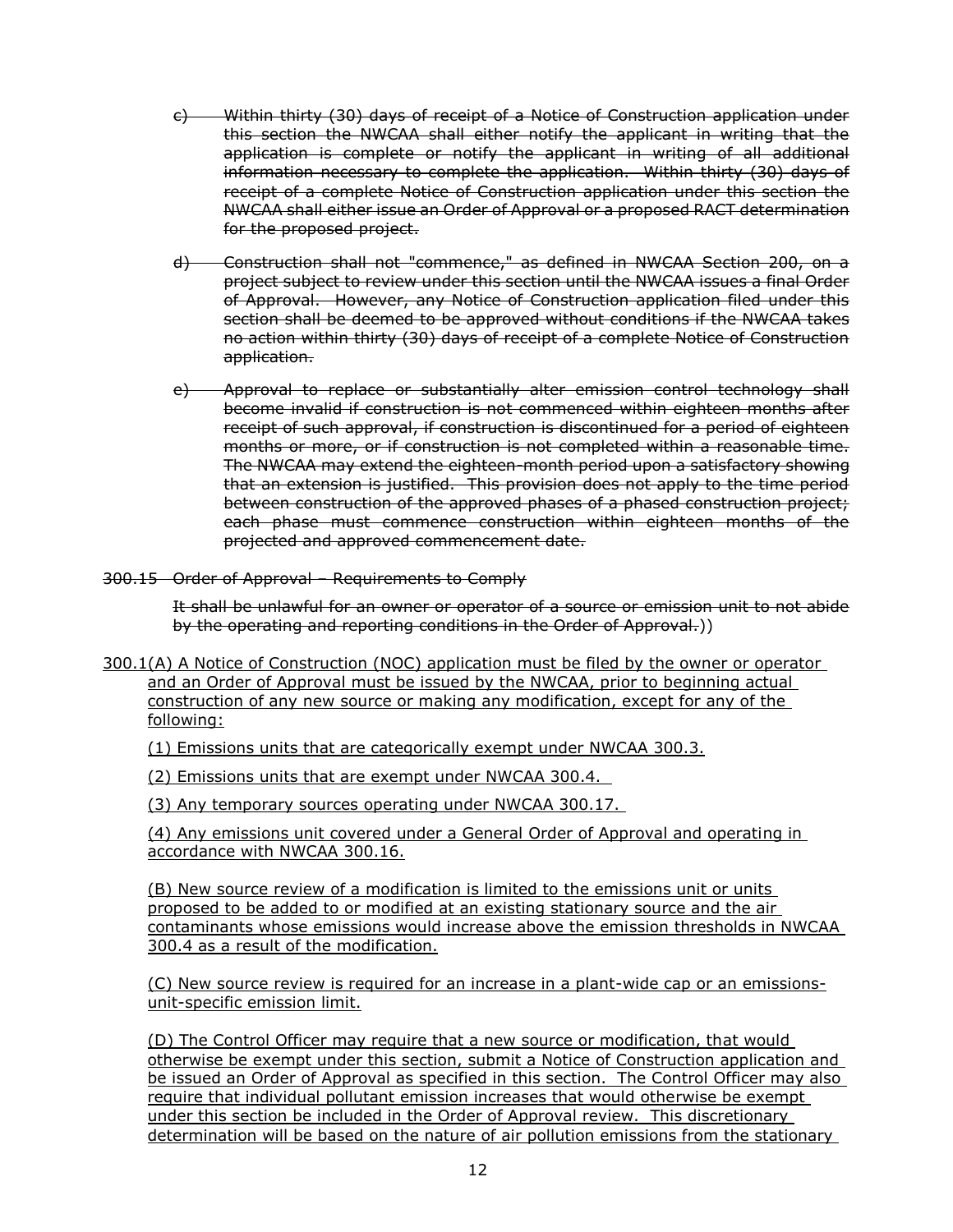source and its potential effect on health, economic and social factors, or physical effects on property. Upon request, the proponent shall submit to the Control Officer appropriate information as necessary to make this determination.

300.2 In lieu of this section, any new major stationary source or major modification located in an attainment or unclassifiable area as defined in WAC 173-400-030 shall be processed in accordance with the requirements of WAC 173-400-113 and WAC 173-400-700 through 173-400-750, as applicable, for the pollutant for which the project is major. Additionally, any new major stationary source or major modification located in a nonattainment area as defined in WAC 173-400-030 shall be processed in accordance with the requirements of WAC 173-400-112 and WAC 173-400-800 through 173-400- 860, as applicable, for the pollutant and for precursors of the pollutant for which the area is in nonattainment.

# 300.3 Categorical Exemptions from New Source Review

Construction of a new emissions unit that falls within one of the categories listed in NWCAA 300.3 is exempt from new source review. Modification of any emissions unit listed in NWCAA 300.3 is exempt from new source review, provided that the modified unit continues to fall within one of the listed categories. The owner or operator shall keep sufficient records to document the exemption under this subsection.

(A) Maintenance/construction:

- (1) Cleaning and sweeping of streets and paved surfaces
- (2) Concrete application, and installation
- (3) Dredging wet spoils handling and placement
- (4) Paving application and maintenance, excluding asphalt plants
- (5) Plant maintenance and upkeep activities (grounds keeping, general repairs, routine house keeping, architectural or maintenance coatings to stationary structures, welding, cutting, brazing, soldering, plumbing, retarring roofs, etc.)
- (6) Plumbing installation, plumbing protective coating application and maintenance activities
- (7) Roofing application and maintenance
- (8) Insulation application and maintenance, excluding products for resale
- (9) Janitorial services and consumer use of janitorial products
- (B) Storage tanks:
	- (1) Lubricating oil storage tanks except those facilities that are wholesale or retail distributors of lubricating oils
	- (2) Polymer tanks and storage devices and associated pumping and handling equipment, used for solids dewatering and flocculation
	- (3) Storage tanks, reservoirs, pumping and handling equipment of any size containing soaps, vegetable oil, grease, animal fat, and nonvolatile aqueous salt solutions
	- (4) Process and white water storage tanks
	- (5) Operation, loading and unloading of storage tanks and storage vessels, with lids or other appropriate closure and less than 260 gallon capacity
	- (6) Operation, loading, and unloading of storage tanks less than or equal to 1,100 gallon capacity, with lids or other appropriate closure, that store materials that do not contain Toxic Air Pollutants, as defined in chapter 173-460 WAC, or that have a maximum vapor pressure of 550 mm mercury at 21° C
	- (7) Operation, loading and unloading storage of butane, propane, or liquefied petroleum gas with a vessel capacity less than 40,000 gallons
	- (8) Tanks, vessels and pumping equipment, with lids or other appropriate closure for storage or dispensing of aqueous solutions of inorganic salts, bases and acids with no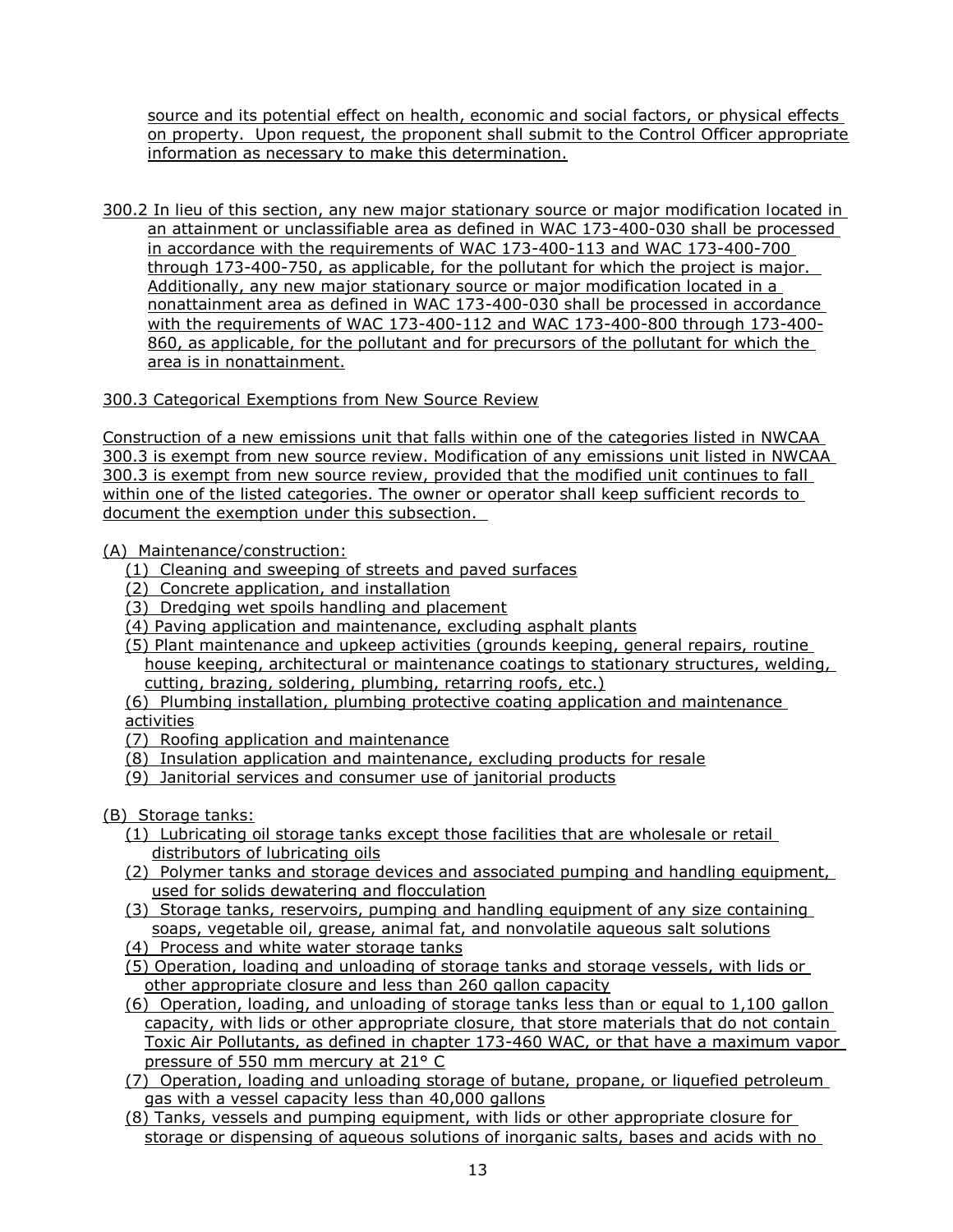VOC content

(C) New or modified fuel burning equipment with a heat input capacity (higher heating value) less than all of the following:

- (1) 500,000 Btu/hr coal or other solid fuels with less than or equal to 0.5% sulfur
- (2) 500,000 Btu/hr used oil, per the requirements of RCW 70.94.610
- (3) 400,000 Btu/hr wood
- (4) 1,000,000 Btu/hr gasoline, kerosene, #1 or #2 fuel oil and with less than or equal to 0.05% sulfur
- (5) 10,000,000 Btu/hr natural gas, propane, or LPG. This includes combustion units that have natural gas as a primary fuel source and ultra-low sulfur diesel (less than 15 ppm by weight sulfur) as a secondary fuel source that is combusted only during testing or periods of natural gas curtailment beyond the control of the source.
- (D) Material handling:
	- (1) Continuous digester chip feeders
	- (2) Grain elevators not licensed as warehouses or dealers by either the Washington State Department of Agriculture or the U.S. Department of Agriculture
	- (3) Storage and handling of water based lubricants for metal working where organic content of the lubricant is less than or equal to 10%
	- (4) Equipment used exclusively to pump, load, unload, or store high boiling point organic material in tanks less than one million gallon capacity with lids or other appropriate closure. The high boiling point organic material shall not have an atmospheric boiling point of less than 150°C or a vapor pressure more than 5 mm mercury at 21°C.

(E) Water treatment:

- (1) Septic sewer systems, not including active wastewater treatment facilities
- (2) NPDES permitted ponds and lagoons used solely for the purpose of settling suspended solids and skimming of oil and grease
- (3) De-aeration (oxygen scavenging) of water where Toxic Air Pollutants as defined in chapter 173-460 WAC are not emitted
- (4) Process water filtration system and demineralizer vents
- (5) Sewer manholes, junction boxes, sumps, and lift stations associated with wastewater treatment systems
- (6) Demineralizer tanks
- (7) Alum tanks
- (8) Clean water condensate tanks

(F) Laboratory testing and quality assurance/control testing equipment, including fume hoods, used exclusively for chemical and physical analysis, teaching, or experimentation, used specifically in achieving the purpose of the analysis, test, or teaching activity. Non-production bench scale research equipment is also included.

(G) Monitoring/quality assurance/testing:

(1) Equipment and instrumentation used for quality control/assurance or inspection purpose

- (2) Hydraulic and hydrostatic testing equipment
- (3) Sample gathering, preparation, and management
- (4) Vents from continuous emission monitors and other analyzers
- (H) Dry Cleaning: Unvented, dry-to-dry, dry-cleaning equipment that is equipped with refrigerated condensers and carbon absorption to recover the cleaning solvent
- (I) Emergency Stationary Internal Combustion Engines (ICE): Any stationary internal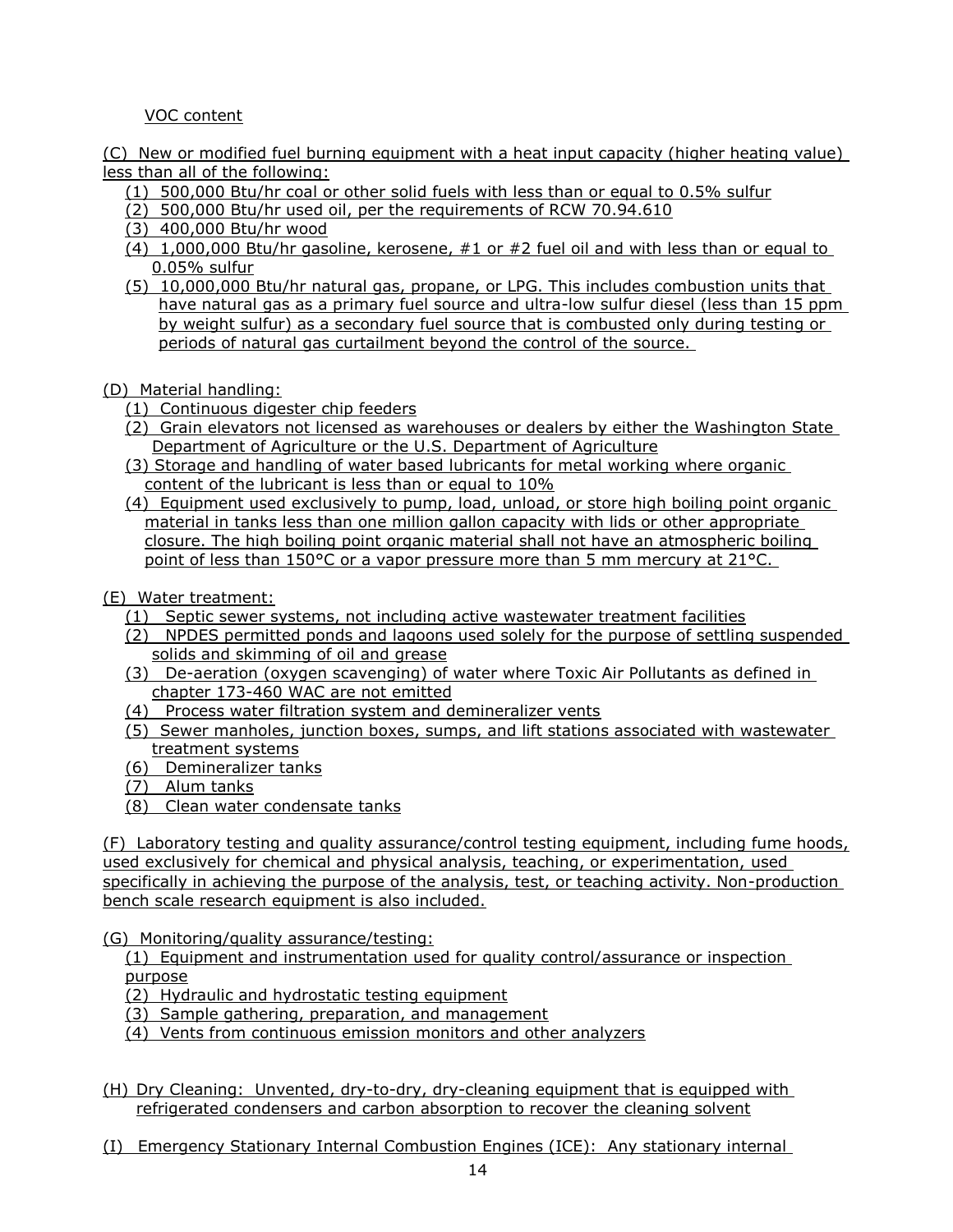combustion engine whose operation is limited to emergency situations and required testing and maintenance, and operates in these capacities for less than 500 hours a year. Examples include stationary ICE used to produce power for critical networks or equipment (including power supplied to portions of a facility) when electric power from the local utility (or the normal power source, if the facility runs on its own power production) is interrupted, or stationary ICE used to pump water in the case of fire or flood, etc. Stationary ICE used to supply power to an electric grid or that supply power as part of a financial arrangement with another entity are not considered to be emergency engines.

- (J) Miscellaneous:
	- (1) Single-family residences and duplexes
	- (2) Plastic pipe welding
	- (3) Primary agricultural production activities including soil preparation, planting, fertilizing, weed and pest control, and harvesting
	- (4) Comfort air conditioning
	- (5) Flares used to indicate danger to the public
	- (6) Natural and forced air vents and stacks for bathroom/toilet activities
	- (7) Personal care activities
	- (8) Recreational fireplaces including the use of barbecues, campfires, and ceremonial fires
	- (9) Tobacco smoking rooms and areas
	- (10) Noncommercial smokehouses
	- (11) Blacksmith forges for single forges
	- (12) Vehicle maintenance activities, not including vehicle surface coating
	- (13) Vehicle or equipment washing
	- (14) Wax application
	- (15) Oxygen, nitrogen, or rare gas extraction and liquefaction equipment not including internal and external combustion equipment
	- (16) Ozone generators and ozonation equipment
	- (17) Solar simulators
	- (18) Ultraviolet curing processes, to the extent that Toxic Air Pollutant gases as defined in chapter 173-460 WAC are not emitted
	- (19) Electrical circuit breakers, transformers, or switching equipment installation or

operation

- (20) Pulse capacitors
- (21) Pneumatically operated equipment, including tools and hand held applicator equipment for hot melt adhesives, excluding pneumatic conveying
- (22) Fire suppression equipment
- (23) Recovery boiler blow-down tank
- (24) Screw press vents
- (25) Drop hammers or hydraulic presses for forging or metal working
- (26) Production of foundry sand molds, unheated and using binders less than 0.25% free phenol by sand weight
- (27) Natural gas pressure regulator vents, excluding venting at oil and gas production facilities and transportation marketing facilities
- (28) Solvent cleaners less than 10 square feet air-vapor interface with solvent vapor pressure not more than 30 mm mercury at 21°C not emitting Toxic Air Pollutants as defined in chapter 173-460 WAC
- (29) Surface coating and dip coating operations using materials containing less than or equal to 1% by weight VOC and 1% by weight Toxic Air Pollutants as defined in chapter 173-460 WAC
- (30) Cleaning and stripping activities and equipment using solutions containing less than or equal to 1% by weight VOC and 1% by weight Toxic Air Pollutants as defined in chapter 173-460 WAC. Acid solutions used on metallic substances are not exempt
- (31) Gasoline dispensing facilities subject to chapter 173-491 WAC are exempt from Toxic Air Pollutant analysis pursuant to chapter 173-460 WAC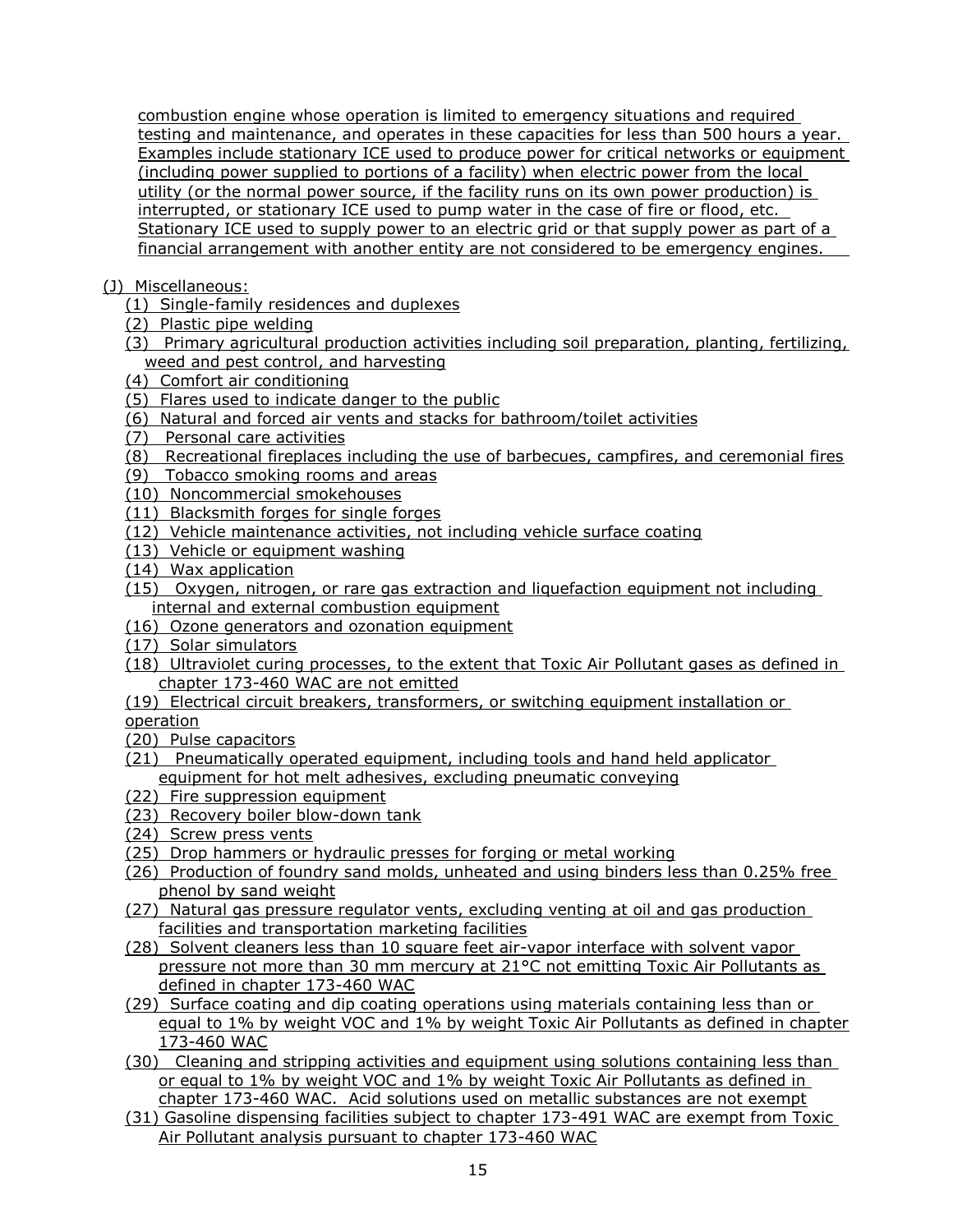# 300.4 Emissions Threshold Exemptions from New Source Review

(A) Construction of a new emissions unit that has an uncontrolled potential to emit emission rate below all of the threshold levels listed in the table contained in NWCAA 300.4(D) is exempt from new source review.

(B) A modification to an existing emissions unit that increases the unit's actual emissions by less than all of the threshold levels listed in the table contained in NWCAA 300.4(D) is exempt from new source review.

(C) Greenhouse gas emissions are exempt from new source review under this section except to the extent required under WAC 173-400-720, Prevention of Significant Deterioration. The owner or operator of a source or emissions unit may request that the NWCAA issue an Order to impose emission limits and/or operation limitations for greenhouse gas emissions.

(D) Exemption threshold levels:

POLLUTANT THRESHOLD LEVEL (ton per year)

(1) Total Suspended Particulates: 1.25 (2) PM-10: 0.75 (3) PM-2.5: 0.5 (4) Sulfur Dioxide: 2.0 (5) Nitrogen Oxides: 2.0 (6) Volatile Organic Compounds, total: 2.0 (7) Carbon Monoxide: 5.0 (8) Lead: 0.005 (9) Ozone Depleting Substances, total: 1.0 (10) Toxic Air Pollutants: The small quantity emission rate (SQER) specified for each TAP in WAC 173-460-150

300.7 Notice of Construction – Submittal Requirements

Each Notice of Construction application shall be submitted on forms provided by the NWCAA and be accompanied by the appropriate new source review fee specified in NWCAA 324.2.

300.8 Notice of Construction - Completeness Determination.

(A) Within 30 days after receiving a Notice of Construction application, the NWCAA shall either notify the applicant in writing that the application is complete or notify the applicant in writing of the additional information necessary to complete the application.

(B) A complete application contains all the information necessary for processing the application. At a minimum, the application shall include information on the nature and amounts of emissions to be emitted by the proposed new source or increased as part of a modification, as well as the location, design, construction, and operation of the new source as needed to enable the NWCAA to determine that the construction or modification will meet the applicable requirements. Designating an application complete for purposes of permit processing does not preclude the NWCAA from requesting or accepting additional information.

(C) An application is not complete until the State Environmental Policy Act (SEPA) has been addressed under chapter 197-11 WAC and NWCAA Section 155.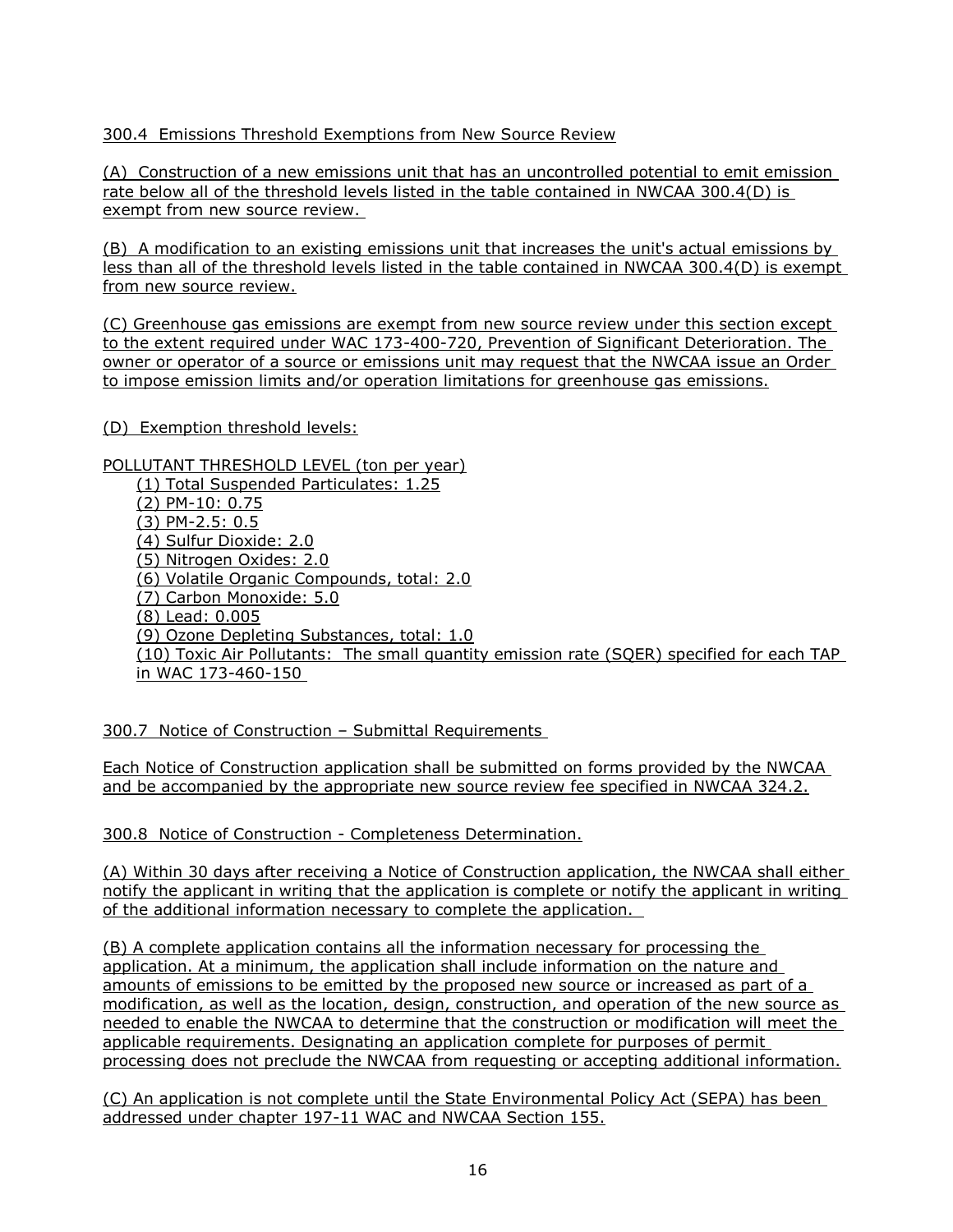(D) An application is not complete until the new source review fee specified in NWCAA 324.2 has been paid.

300.9 Notice of Construction – Final Determination

- (A) Within 60 days after receipt of a complete Notice of Construction application, the NWCAA shall either issue a final decision on the application or initiate public notice under NWCAA Section 305 as applicable on a preliminary decision, followed as promptly as practicable by a final decision.
- (B) An Order of Approval cannot be issued for the Notice of Construction application until the following criteria are met for those proposed emissions units and pollutants that triggered new source review, as applicable:

(1) Comply with all applicable New Source Performance Standards (NSPS), National Emission Standards for Hazardous Air Pollutants (NESHAP), National Emission Standards for Hazardous Air Pollutants for source categories (NESHAP), emission standards adopted under chapter 70.94 RCW and all applicable NWCAA emission standards.

(2) Employ Best Available Control Technology (BACT).

(3) Allowable emissions will not cause or contribute to a violation of any ambient air quality standard. In addition, if located in a nonattainment area, allowable emissions will not violate the requirements for reasonable further progress established by the State Implementation Plan (SIP). If NWCAA has reason to be concerned that the construction or modification would cause or contribute to a violation of a NAAQS, NWCAA may require modeling using the guideline models and procedures of Appendix W of 40 CFR Part 51 as referenced in NWCAA 104.2. Written approval from the EPA must be obtained for any modification to or substitution for a guideline model.

(4) Comply with the applicable requirements of NWCAA Section 305.

(5) Comply with the applicable requirements of WAC 173-400-200 and 173-400-205.

(6) All fees required under NWCAA 324.2 have been paid.

- (C) In addition to the requirements of NWCAA 300.9(B), an Order of Approval cannot be issued until the new project meets the Toxic Air Pollutant requirements of WAC 173-400-  $110(2)(d)$ .
- (D) A person seeking approval to construct a new source or modification that requires an operating permit may elect to integrate review of the operating permit application or amendment required under chapter 173-401 WAC and the Notice of Construction application required by this section. A Notice of Construction application designated for integrated review shall be processed in accordance with operating permit program procedures and deadlines in chapter 173-401 WAC and must comply with NWCAA Section 305.
- (E) Every final determination on a Notice of Construction application shall be reviewed and signed prior to issuance by a professional engineer or staff under the direct supervision of a professional engineer in the employ of the NWCAA.

300.10 Order of Approval - Appeals

(A) The issuance of an Order of Approval, any conditions contained in an Order of Approval, or the denial of a Notice of Construction application may be appealed to the pollution control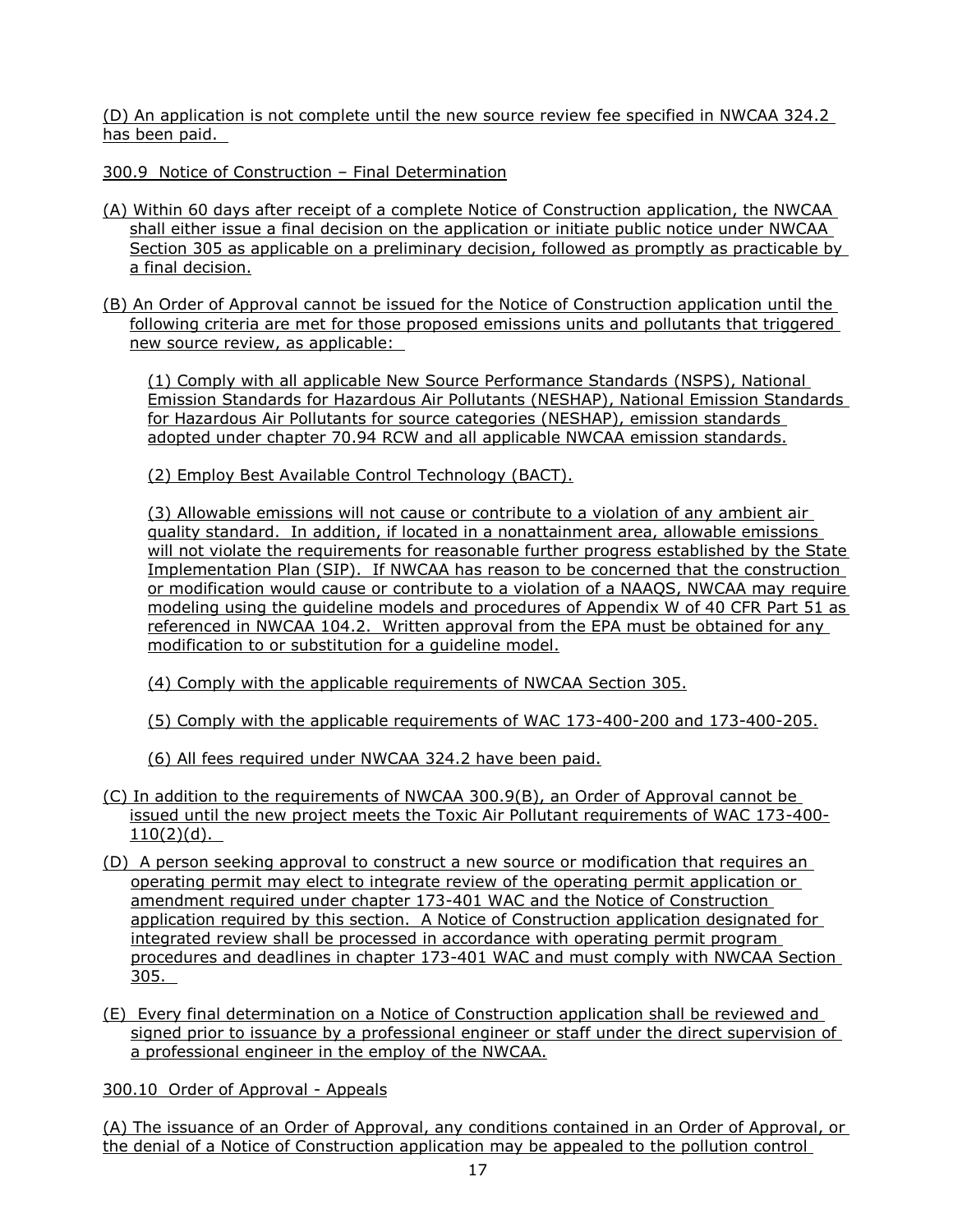hearings board as provided in chapter 43.21B RCW.

(B) The NWCAA shall promptly mail copies of each Order approving or denying a Notice of Construction application to the applicant and to any other party who submitted timely comments on the application, along with a notice advising parties of their rights of appeal to the pollution control hearings board.

# 300.11 Order of Approval - Time Limitations

(A) An Order of Approval becomes invalid if the owner or operator has not begun actual construction within 18 months of approval, if construction is discontinued for a period of 18 months or more, or if construction is not completed within a reasonable time. The NWCAA may extend the approval period upon a satisfactory showing that an extension is justified. A written request for an extension shall include an updated BACT analysis submitted prior to the expiration of the current approval period. No single extension of time shall be longer than 18 months. The cumulative period between initial permit issuance and the end of any approved time extensions shall not exceed 54 months.

(B) This provision does not apply to the time period between construction of the approved phases of a phased construction project. Each phase must begin actual construction within 18 months of the approved commencement date.

300.12 Order of Approval - Revision

- (A) The owner or operator may request a revision to an Order of Approval and the NWCAA may approve the request provided that the revision:
	- (1) Will not cause the source to exceed an emissions standard set by regulation or rule;
	- (2) Will not result in an exceedance of any ambient air quality standard;
	- (3) Will not adversely impact the ability to determine compliance with an emissions standard;
	- (4) Will continue to require Best Available Control Technology (BACT), Lowest Achievable Emission Rate (LAER). and Toxic Air Pollutant Best Available Control Technology (T-BACT), as applicable, for each new source or modification approved by the original Order of Approval (BACT and T-BACT as defined at the time of original approval); and
	- (5) Will meet the requirements of NWCAA 300.7 through 300.13 and NWCAA Section 305, as applicable.

(B) A revision under NWCAA 300.12 only addresses projects where the emissions increase from each emissions unit qualifies as exempt under NWCAA 300.4.

(C) Each Order of Approval revision request shall be submitted and will be processed as a Notice of Construction application. The application shall be submitted with the appropriate new source review fee specified in NWCAA 324.2.

300.13 Order of Approval – Requirements to Comply

Owners and operators of a source or emissions unit shall:

(A) Comply with the conditions in the Order of Approval or General Order of Approval, as applicable.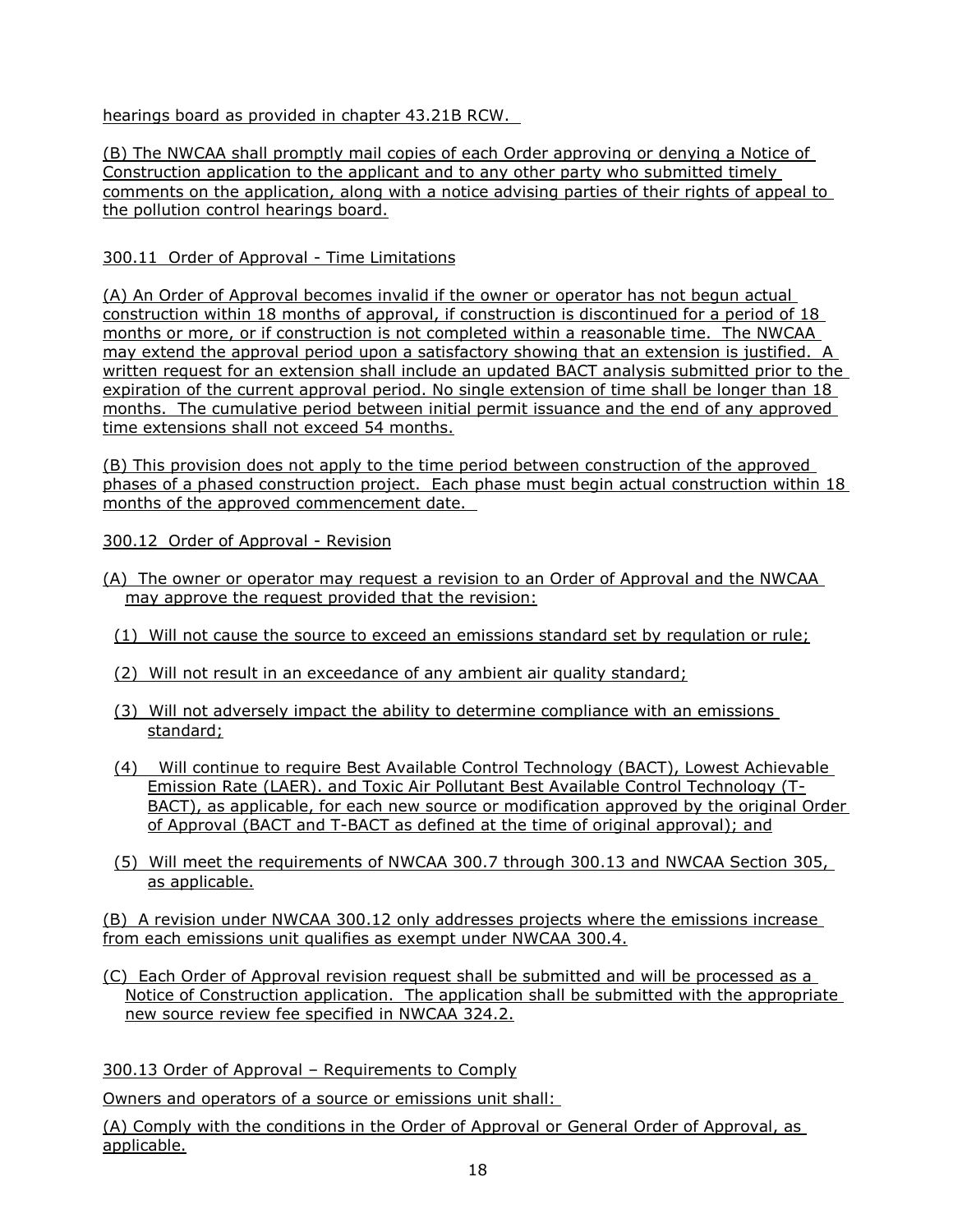(B) Install and operate in accordance with the information submitted in the Notice of Construction application or application for coverage under a General Order of Approval.

# 300.14 Notice of Construction Application Inapplicability Determination

An owner or operator may submit a written request to the NWCAA to obtain a written determination that a project is exempt from new source review under NWCAA 300.1 or from replacement or substantial alteration of control technology under NWCAA 300.25. The request shall include a summary of the project, a narrative describing why the project should be exempt from applicability, and the appropriate fee in accordance with NWCAA 324.2.

 Within 30 days after receiving a request under this subsection, the NWCAA shall either provide the written determination of inapplicability, notify the applicant in writing that the project requires an Order of Approval, or notify the applicant in writing of the additional information necessary to complete the request.

# 300.16 General Order of Approval

In lieu of filing a Notice of Construction application under NWCAA 300.7, the owner or operator of a qualifying emissions unit may apply for coverage under a General Order of Approval issued under this section.

- (A) The NWCAA may issue a General Order of Approval applicable to a specific source type or emissions unit. A General Order of Approval shall identify criteria by which a source or emissions unit may qualify for coverage under the General Order of Approval and shall include terms and conditions under which the owner or operator agrees to install and/or operate the covered source or emissions unit.
- (1) These terms and conditions shall include as appropriate:
	- (a) Emissions limitations and/or control requirements based on Best Available Control Technology (BACT) and/or BACT for Toxic Air Pollutants (T-BACT);
	- (b) Operational restrictions, such as:
		- (i) Criteria related to the physical size of the source or emissions unit(s) covered;

(ii) Criteria related to raw materials and fuels used;

- (iii) Criteria related to allowed or prohibited locations; and
- (iv) Other similar criteria as determined by the NWCAA;
- (c) Monitoring, reporting, and recordkeeping requirements to ensure compliance with the applicable emission limits and/or control requirements;
- (d) Initial and periodic emission testing requirements;
- (e) Compliance with WAC  $173-400-112$ , NWCAA 300.9(B), and 300.9(C), as applicable;
- (f) Compliance with 40 CFR Parts 60, 61, 62, and 63; emission standards adopted under chapter 70.94 RCW; and all applicable NWCAA emission standards; and
- (g) The application and approval process to obtain coverage under the specific General Order of Approval.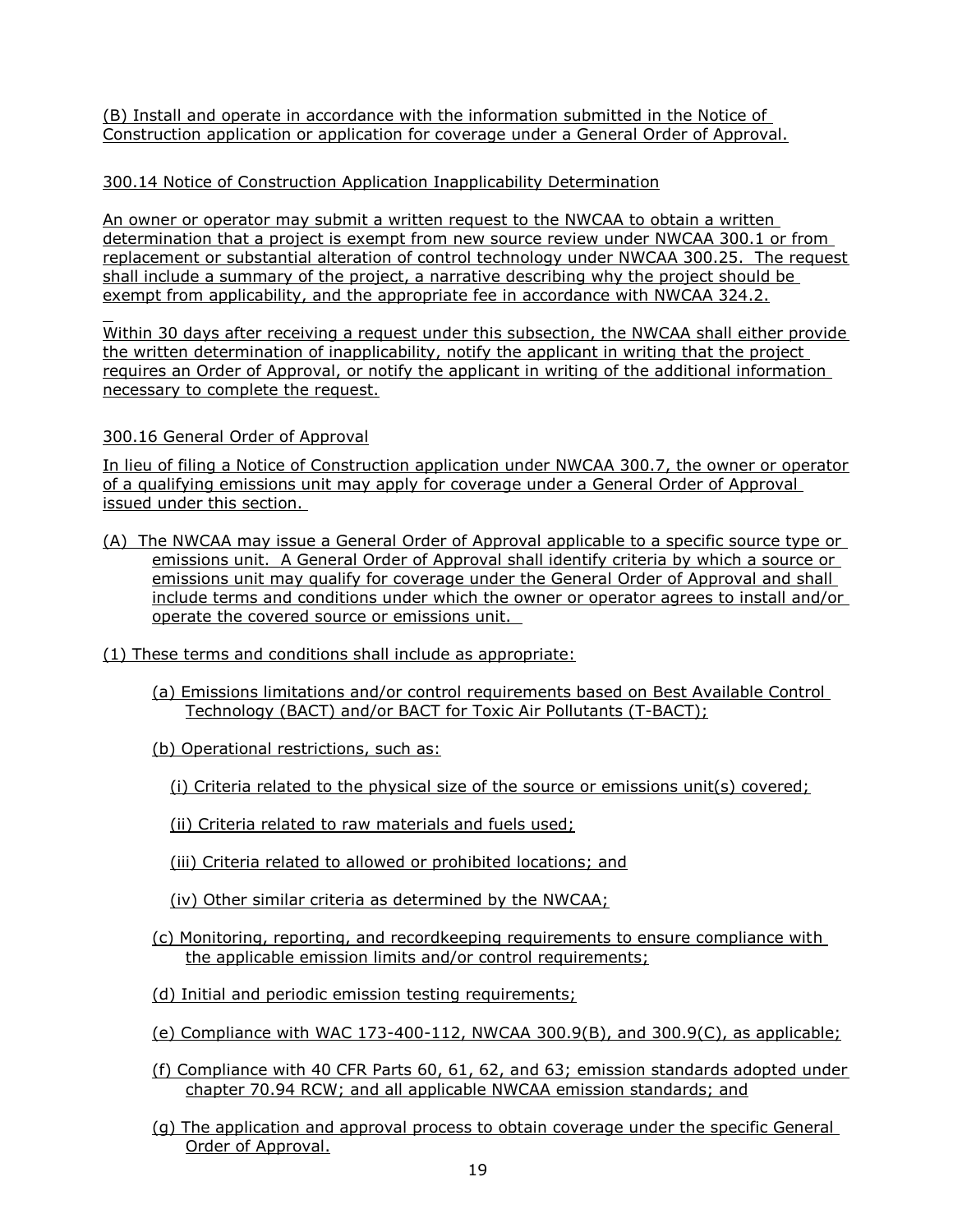(2) The original issuance and any revisions to a General Order of Approval must comply with NWCAA Section 305, as applicable.

(3) The NWCAA may review and revise a General Order of Approval at any time. Revisions to General Orders of Approval shall only take effect prospectively.

- (B) Application for coverage under a General Order of Approval.
	- (1) In lieu of applying for an individual Order of Approval under NWCAA 300.7, an owner or operator of a source or emissions unit may apply for and receive coverage from the NWCAA under a General Order of Approval if:
		- (a) The owner or operator of the source or emissions unit applies for coverage under a General Order of Approval in accordance with NWCAA 300.16 and any conditions of the specific General Order of Approval related to application for and the granting of coverage;
		- (b) The source or emissions unit meets all the applicability qualifications listed in the requested General Order of Approval;
		- (c) The requested source or emissions unit is not part of a new major stationary source or major modification subject to the requirements of WAC 173-400-113(3) and (4), WAC 173-400-700 through 173-400-750, or 173-400-800 through 173- 400-860; and
		- (d) The requested source or emissions unit does not trigger applicability of the Air Operating Permit program under NWCAA Section 322, or trigger a required modification of an existing Air Operating Permit.
	- (2) Owners or operators of sources or emissions units applying for coverage under a General Order of Approval shall do so using the forms provided by the NWCAA and include the application fee as specified in NWCAA 324.2. The application must include all information necessary to determine qualification for, and to assure compliance with, a General Order of Approval.
	- (3) An application is incomplete until the NWCAA has received all required fees.
	- (4) The owner or operator of the proposed source or emissions unit that qualifies for coverage under a General Order of Approval shall not begin actual construction of the proposed source or emissions unit until written confirmation of coverage from the NWCAA has been received in accordance with the procedures established in NWCAA 300.16(C).
- (C) Each General Order of Approval shall include a section on how an applicant is to request coverage and how the NWCAA will grant coverage.
	- (1) Within 30 days after receipt of an application for coverage under a General Order of Approval, the NWCAA shall either provide written confirmation of coverage under the General Order of Approval or notify the applicant in writing that the application is incomplete, inaccurate, or does not qualify for coverage under the General Order of Approval. If an application is incomplete, the NWCAA shall notify the applicant of the information needed to complete the application. If an application does not qualify for coverage under the General Order of Approval, the NWCAA shall notify the applicant of the reasons why the application does not qualify. Coverage under a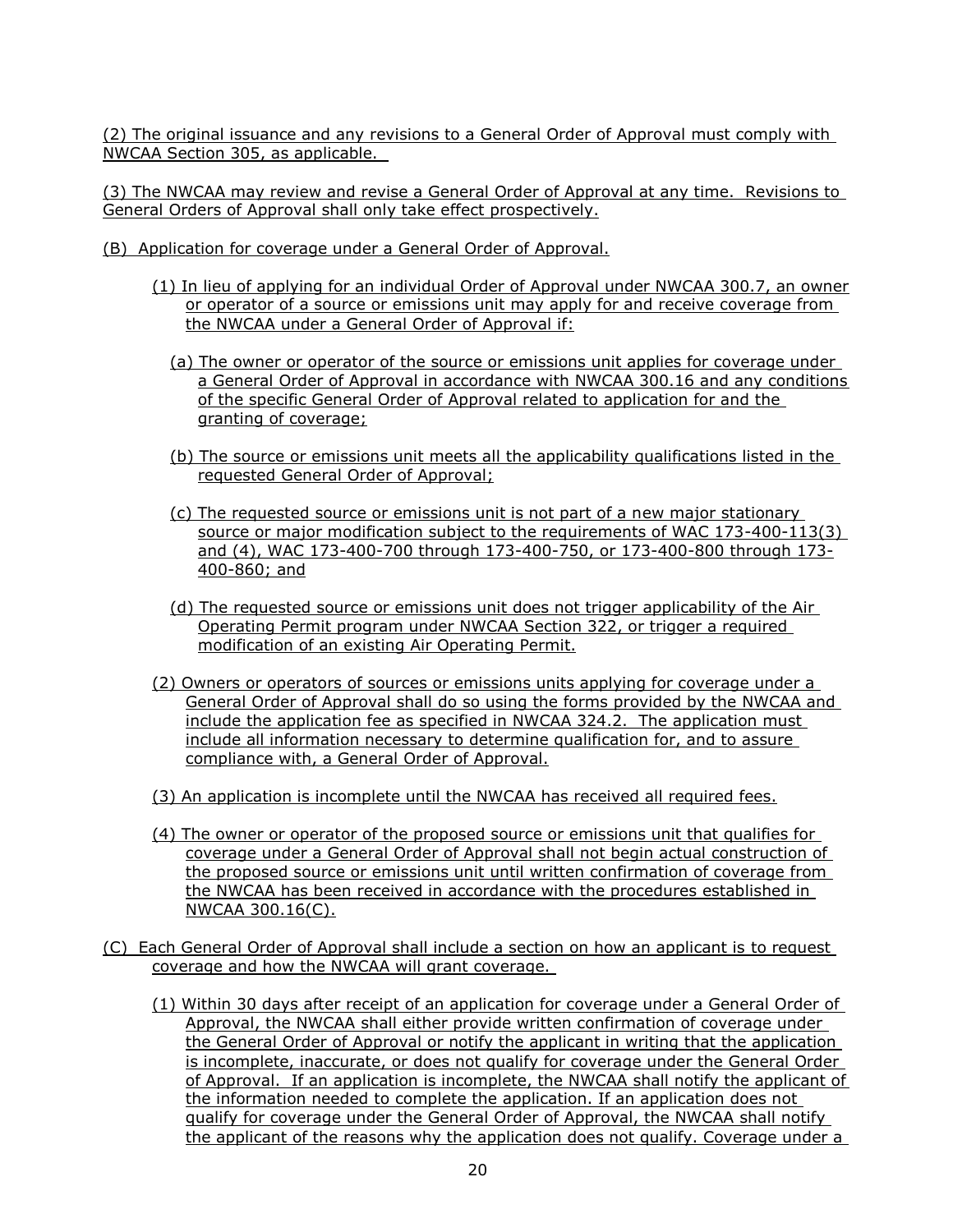General Order of Approval is effective as of the date of issuance of the written confirmation of coverage under the General Order.

- (2) Failure of an owner or operator to obtain written confirmation of coverage under NWCAA 300.16 prior to beginning actual construction is considered failure to obtain an Order of Approval pursuant to NWCAA 300.1.
- (D) An owner or operator who has received confirmation of coverage under a specific General Order of Approval may later request to be excluded from coverage under that General Order of Approval by applying to the NWCAA for an individual Order of Approval under NWCAA 300.7 or for coverage under another General Order of Approval. If the NWCAA issues an individual Order of Approval or confirms coverage under a different General Order of Approval, coverage under the original General Order of Approval is automatically terminated, effective on the effective date of the individual Order of Approval or confirmation of coverage under the new General Order of Approval.
- (E) The Control Officer may require that a new source or modification, that would otherwise be covered under a General Order of Approval, submit a Notice of Construction application and be issued an individual Order of Approval under NWCAA 300.7 through 300.13. This discretionary determination shall be based on the nature of air pollution emissions from the source and its potential effect on health, economic and social factors, or physical effects on property. Upon request, the owner or operator shall submit to the Control Officer, appropriate information as necessary to make this determination.

### 300.17 Temporary Sources

- (A) This section applies to temporary sources that do not qualify for exemption under NWCAA 300.3 or 300.4.
- (B) Temporary sources shall submit a Notice of Construction application and an Order of Approval must be issued by the NWCAA in accordance with NWCAA 300.7 through 300.13 prior to beginning operation within the NWCAA jurisdiction except as provided under NWCAA 300.17(E).
- (C) If a temporary source is locating in a nonattainment area within the NWCAA jurisdiction and if the source emits the pollutants or pollutant precursors for which the area is classified as nonattainment, the source must obtain an Order of Approval from the NWCAA regardless of the exemption in NWCAA 300.17(E).
- (D) If a temporary source is a major stationary source then it must also comply with WAC 173-400-700 through 173-400-750 as applicable.
- $(E)$  Except as provided in 300.17(C) and (D), temporary sources are allowed to operate within the NWCAA jurisdiction without obtaining an Order of Approval from the NWCAA provided that:
	- (1) A permitting authority in Washington State issued a Notice of Construction Order of Approval for the temporary source after July 1, 2010 identifying the emissions unit as a "portable" or "temporary" source.
	- (2) Operation within the NWCAA jurisdiction under this provision is limited to a single 12 consecutive month period commencing with initial startup within the NWCAA jurisdiction. For operation within the NWCAA jurisdiction after this initial 12 consecutive month period, the owner or operator must obtain an Order of Approval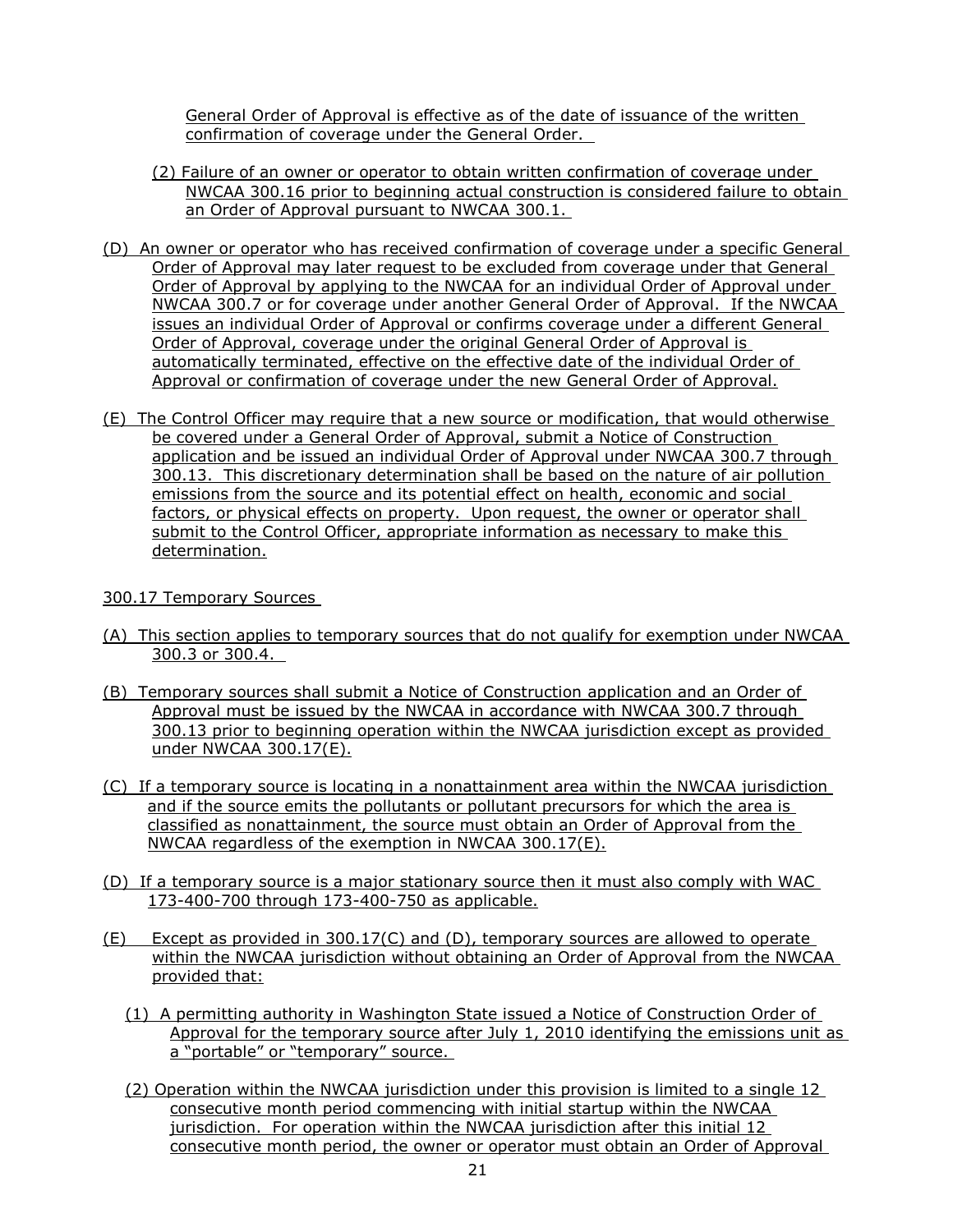from the NWCAA in accordance with NWCAA 300.17(B).

- (F) The owner or operator shall notify the NWCAA of the intent to relocate into or within the NWCAA jurisdiction at least 15 calendar days prior to beginning operation at a different location. Notification is not required for relocation within the same major source. The notification shall include a copy of the applicable temporary source Order of Approval and estimated start and end dates at the new location. The owner or operator shall keep a record of the date of initial startup within the NWCAA jurisdiction along with durations and locations of operation.
- (G) The first time the owner or operator locates the temporary source within the NWCAA jurisdiction, the initial relocation notice shall include the appropriate annual registered source fee specified in NWCAA 324.1. The owner or operator shall pay an annual registered source fee for each calendar year during which the temporary source operates within the NWCAA jurisdiction.
- (H) The owner or operator shall submit the emission inventory required under NWCAA Section 150 to the NWCAA if the temporary source operated in the NWCAA jurisdiction during the preceding calendar year. The data must be sufficient in detail to enable the NWCAA to determine the emissions within its jurisdiction and the yearly aggregate.
- (I) To change the conditions in an Order of Approval issued by a permitting authority other than the NWCAA while operating in the NWCAA jurisdiction, the owner or operator must obtain an Order of Approval from the NWCAA in accordance with NWCAA 300.7 through 300.13.
- (J) Prior to modifying a temporary source while operating within the NWCAA jurisdiction under a non-NWCAA Order of Approval, the owner or operator must obtain an Order of Approval from the NWCAA in accordance with NWCAA 300.7 through 300.13.
- (K) The NWCAA has authority to enforce the conditions of the Order of Approval that authorizes the temporary source operation, regardless of which permitting authority issued the Order of Approval. The owner or operator shall operate the temporary source in compliance with the conditions set forth in the Order of Approval and any other applicable requirements. Any reports required by the Order of Approval shall be submitted to the NWCAA.
- (L) Temporary sources relying upon an Order of Approval issued by a permitting authority other than the NWCAA may be required to obtain an Order of Approval from the NWCAA in accordance with NWCAA 300.17(B) at the discretion of the Control Officer based on the source type, emission quantity, or suitability of the non-NWCAA Order of Approval requirements.

PASSED: January 8, 1969 AMENDED: July 8, 1970, February 14, 1973, July 11, 1973, August 9, 1978, October 12, 1989, February 14, 1990, April 14, 1993, November 12, 1998, November 12, 1999, March 9, 2000, June 14, 2001, July 10, 2003, July 14, 2005, November 8, 2007, June 10, 2010, June 9, 2011, November 17, 2011, August 13, 2015, March 14, 2019

### REPEALER

NWCAA Section 301 (Temporary Sources) is being repealed.

### AMENDATORY SECTION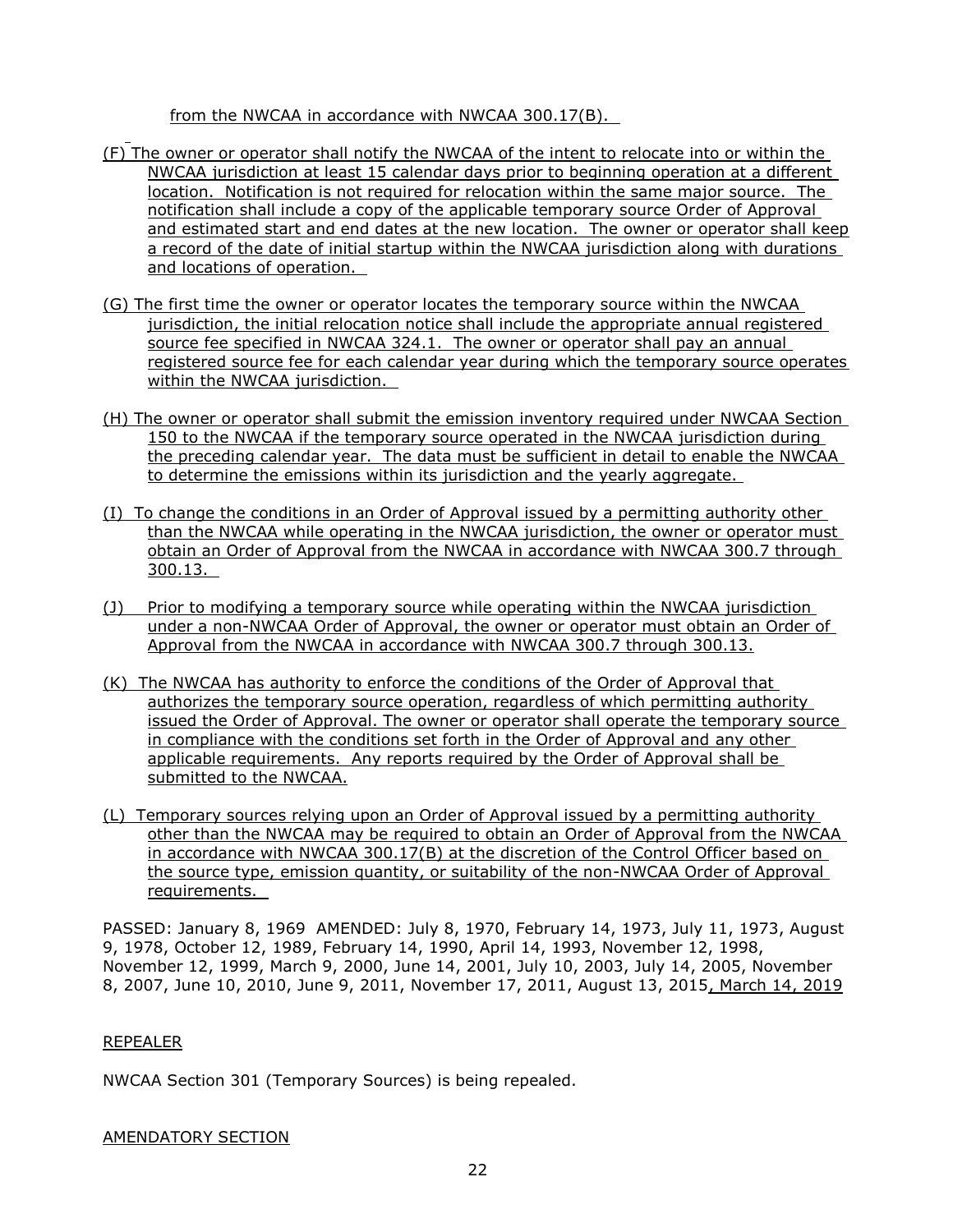## SECTION 303 – WORK DONE WITHOUT AN APPROVAL

((Where work))When actual construction has begun on a new source or modification for which a (("))Notice of Construction ((and Application for Approval")) is required ((is commenced or performed prior to making application and receiving approval)) and a final Order of Approval has not been issued, the Control Officer or designee may conduct an investigation as part of the Notice of Construction application review. In such a case, an investigation fee, in addition to the fees of ((Section)) NWCAA 324.2, ((shall)) may be assessed in an amount ((equal)) up to 3 times the fees of ((Section)) NWCAA 324.2. Payment of the fees does not relieve any person from the requirement to comply with any air regulation nor from any penalties for failure to comply.

((Passed:))PASSED: January 8, 1969 AMENDED: February 14, 1973, August 9, 1978, November 12, 1998, March 14, 2019

### AMENDATORY SECTION

### SECTION 305 – PUBLIC INVOLVEMENT

305.1 Internet Notice

- (A) A notice shall be published on the NWCAA website for each Notice of Construction (NOC) application received by the NWCAA $(\tau)$ ) under NWCAA 300.7 and  $((\theta + \epsilon)$  each ((proposed)) revision request to an Order of Approval ((to Construct (OAC) for which there is no associated NOC application)) received under NWCAA 300.12. The internet notice shall remain on the NWCAA website for a minimum of 15 consecutive days and shall include the following information:
	- (1) name and location of the affected facility,
	- (2) brief description of the proposed action, and
	- (3) a statement that a public comment period may be requested within 15 days of the initial date of the internet posting.
- (B) Requests for a public comment period  $((shall))$  must be submitted in writing via letter, fax, or email and received by the NWCAA ((via letter, facsimile, or electronic mail within 15 days of)) during the ((initial date of the)) 15-day internet ((posting)) notice period. A public ((notice and)) comment period shall be provided in accordance with ((this-Section,)) NWCAA 305.3 for any NOC application or proposed ((OAC)) Order of Approval revision that receives such a request. Any NOC application or proposed  $((\Theta AC))$  Order of Approval revision for which a public comment period is not requested may be processed without further public involvement at the end of the 15-day request period except as provided in NWCAA 305.2.
- 305.2 Actions ((Requiring)) Subject to a Mandatory Public ((Notice and)) Comment Period
- (A) The NWCAA shall provide public notice and a public comment period in accordance with NWCAA 305.3 ((through 305.8 of this Section)), before approving or denying any of the following types of applications or other actions:
	- $(1)$  ((Any use))Use of a modified or substituted air quality model, other than a quideline model in Appendix W of 40 CFR Part 51  $((f))$ as referenced in ((effect on July 1,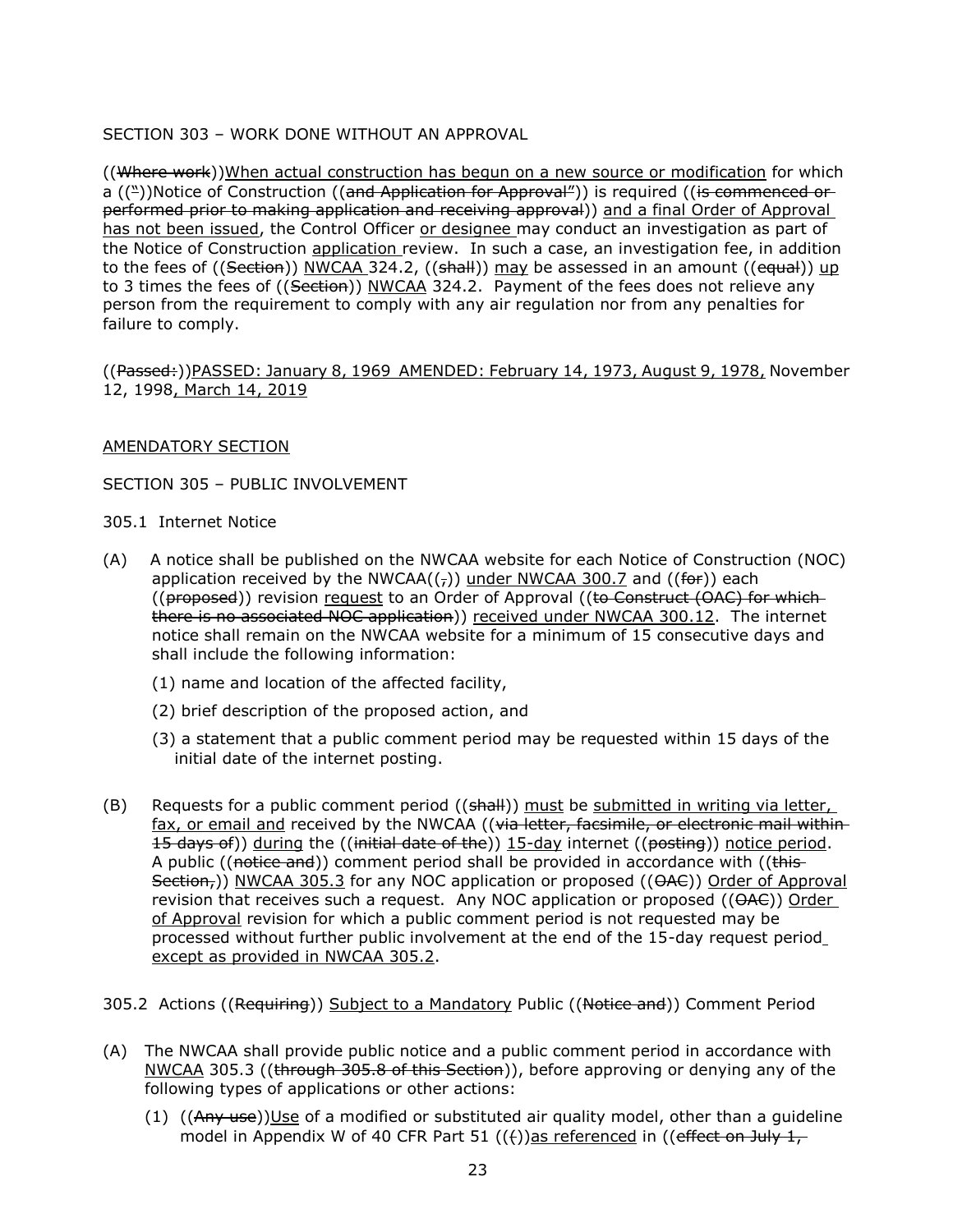2005)) NWCAA 104.2 as part of review under NWCAA Section 300 ((of this Regulation;)).

- (2) ((Any order))An Order to determine Reasonably Available Control Technology (RACT) pursuant to NWCAA 309.4(B), (C), (D), or  $(E)$ .  $((\frac{1}{7}))$
- (3) ((Any order))An Order to establish a compliance schedule or a variance.(( $\div$ ))
- $(4)$   $((Any \ order))$ An Order to demonstrate the creditable height of a stack which exceeds the good engineering practice (GEP) formula height and  $((sixty-five))65$ meters, by means of a fluid model or a field study, for the purposes of establishing an emission limit.((limitation;))
- (5) ((Any order))An Order to authorize an emissions bubble pursuant to WAC 173-400-  $120.((t))$
- (6) ((Any regulatory order))A Regulatory Order to establish or debit (( $\theta$ f)) emission reduction credits (ERC) issued under WAC  $173-400-136.((\frac{1}{7}))$
- (7)  $((Any order)$ )An Order issued under WAC 173-400-091 that establishes limitations on a source's potential to emit $\cdot((\frac{1}{t}))$
- (8) ((Any))An extension of the deadline to begin actual construction of a ( $\binom{n}{k}$ )major stationary source( $(\frac{\pi}{2})$ ) or  $((\frac{\pi}{2})$ ) major modification( $(\frac{\pi}{2})$ ) in a nonattainment area.( $(\frac{\pi}{2})$ )
- (9) The original issuance and any revisions to a ((general)) General Order of Approval issued under ((WAC 173-400-560;)) NWCAA 300.16.
- (10) ((Any))An Notice of Construction application or other proposed action for which the NWCAA determines there is substantial public interest. $((\frac{1}{i}))$
- (11)  $((A<sub>HY</sub>))<sub>A</sub>$  Notice of Construction application or proposed Order of Approval ((to-Construct)) revision that receives a request for a public comment period ((inaccordance with))under NWCAA 305.1((-of this Section)).
- (12) ((Any))A Notice of Construction application ((or proposed Order of Approval to-Construct revision)) that would result in  $((a - b)$  significant)) $an$  emissions increase  $((\text{defined}))$  as follows: $((.)$

| Air Pollutant                                        | ((Potential to Emit)) Emission Rate in<br>Tons per Year |
|------------------------------------------------------|---------------------------------------------------------|
| Carbon Monoxide (CO)                                 | 100((.0))                                               |
| Volatile Organic Compounds (VOC)                     | 40((.0))                                                |
| Sulfur Dioxide (SO2)                                 | 40((.0))                                                |
| Nitrogen Oxides (NOx)                                | 40((.0))                                                |
| Particulate Matter (PM)                              | 25((.0))                                                |
| Fine Particulate Matter (PM10)                       | 15((.0))                                                |
| <b>Fine Particulate Matter (PM2.5)</b>               | <u> 10</u>                                              |
| Lead                                                 | 0.6                                                     |
| <b>Fluorides</b>                                     | 3((.0))                                                 |
| Sulfuric Acid Mist (H <sub>2</sub> SO <sub>4</sub> ) | 7((.0))                                                 |
| Hydrogen Sulfide (H <sub>2</sub> S)                  | 10((.0))                                                |
| Total Reduced Sulfur (including H <sub>2</sub> S)    | 10((.0))                                                |
| Reduced Sulfur Compounds (including<br><u>H2S)</u>   | <u>10</u>                                               |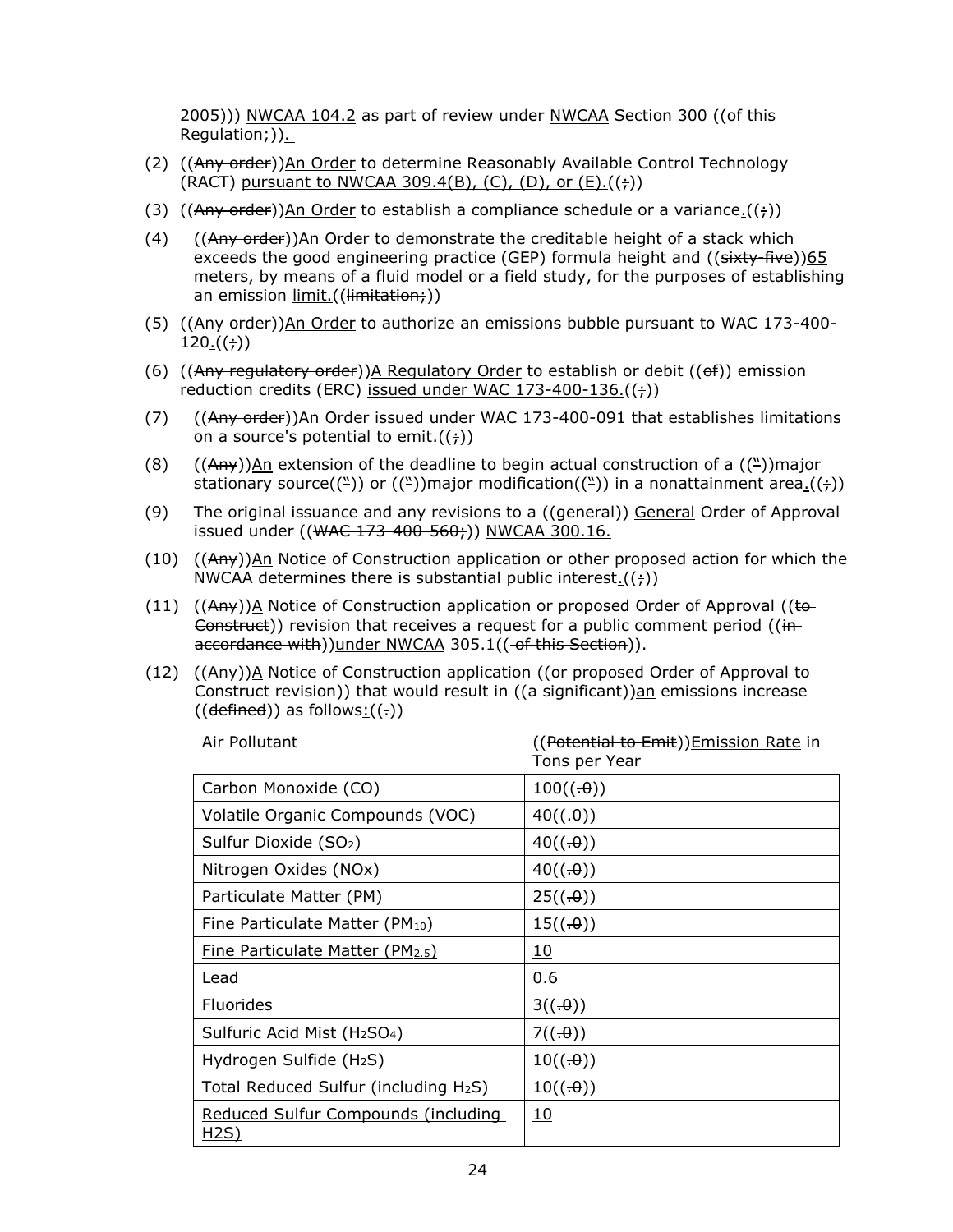(13) An increase in emissions of a Toxic Air Pollutant with impacts greater than the Acceptable Source Impact Level (ASIL) for that Toxic Air Pollutant as regulated under chapter 173-460 WAC.

(14) A Notice of Construction Order of Approval with a second tier component as regulated under chapter 173-460 WAC.

- (B) Any Notice of Construction application designated for integrated review with an application to issue or modify an Air Operating Permit shall be processed in accordance with the Air Operating Permit program procedures and deadlines set forth in ((WAC))chapter 173-401 WAC.
- 305.3 Public Comment Period
	- $(A)$  ((If required, a public comment period shall be initiated through publication of a legal notice in a local newspaper.))Public comment period notice for the actions listed under NWCAA 305.2 shall be posted on the NWCAA website for the duration of the public comment period. The NWCAA may supplement this method of notification by advertising in a newspaper of general circulation in the area of the proposed action or by other methods appropriate to notify the local community. The public comment period shall be initiated only after the NWCAA has made a preliminary determination. ((The))In the case of a permit action, the cost of providing ((legal notice))all noticing shall be borne by the applicant. ((Public noticeof any NOC application requiring a public comment period shall include the following:))
	- (B) The public comment period shall extend at least 30 days following the date the public notice is first published. If a public hearing is held, the public comment period shall extend at least through the hearing date and thereafter for such period as specified in the notice of public hearing.
	- $((A)))(C)$  The NOC application and any written preliminary determination by the NWCAA shall be available ((on the NWCAA's internet))for the duration of the public comment period on the NWCAA website, excluding any confidential information as provided in NWCAA Section 114((-of this Regulation)). In addition, the NOC application and any written determination ((shall))may be made available for public inspection in at least one location near the proposed project. The NWCAA's written preliminary determination shall include the conclusions, determinations and pertinent supporting information from the NWCAA's analysis of the effect of the proposed project on air quality.
		- $((B)$  Publication of a legal notice in a newspaper of general circulation in the area of the proposed project which provides each of the following:))
	- $((+1))$ (D) The public comment period notice shall include:
		- (1) Date the notice is posted;

 $((+1))$ (2)Name, location, and a brief description of the project;

(3) A description of the air contaminant emissions including the type of pollutants and quantity of emissions that would increase under the proposal;

 $((2))$ (4) Location of documents made available for public inspection;

 $((3)$  The deadline for submitting written comments;

(4) A statement that any person, interested governmental agency, group, or the applicant may request a public hearing;))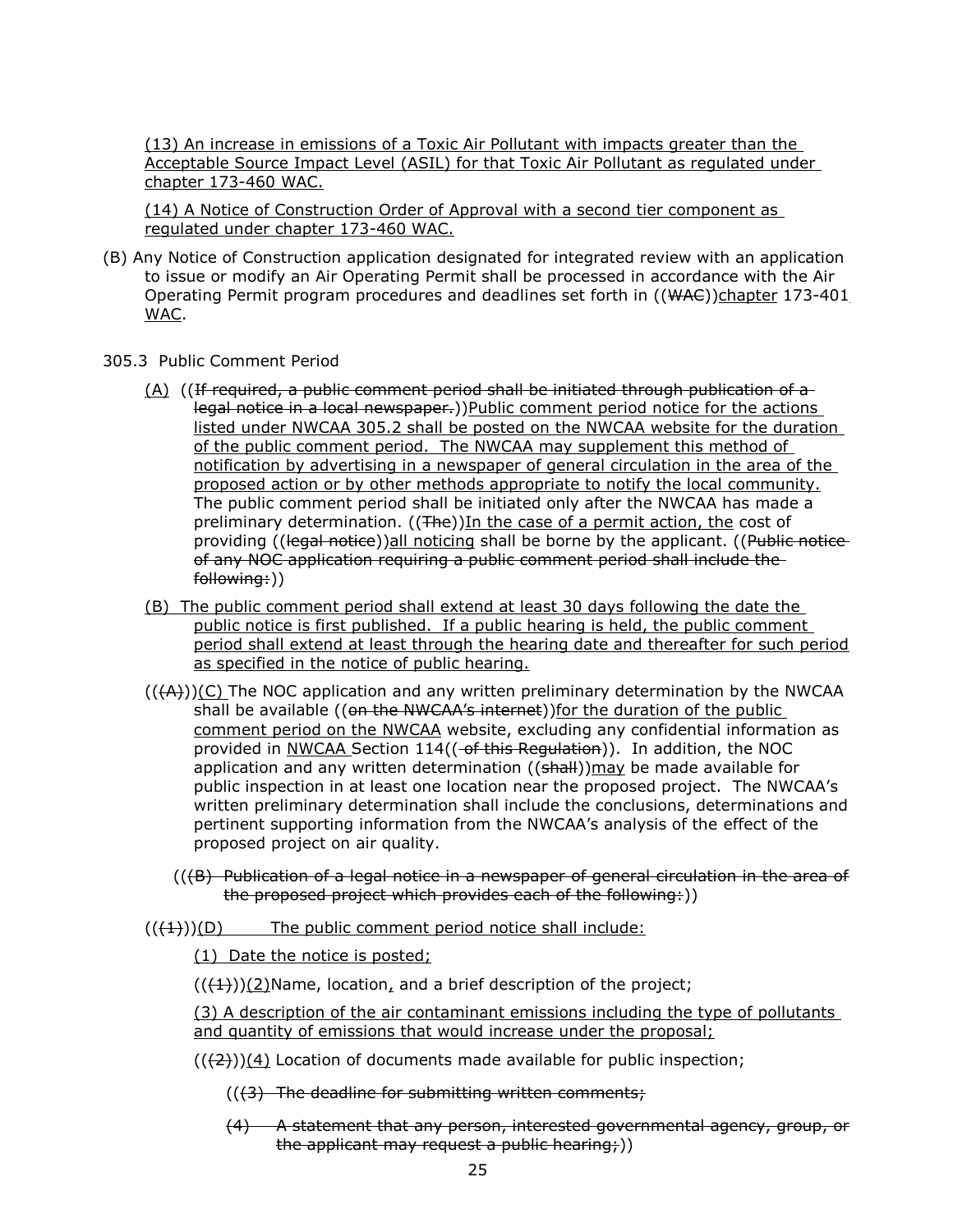(5) Start date and end date of the public comment period;

 $((\overline{5}))(6)$  A statement that a public hearing may be held if the NWCAA determines ((within a 30-day period-))that significant public interest exists; and

- $((6)$  The date of the close of the public comment period in the event of a public hearing;))
- (7) The name, telephone number, and email address of a person at the NWCAA whom interested persons may contact for additional information.
	- $((\langle \Theta \rangle)(E)$  The NWCAA shall distribute a copy of the notice for all actions subject to a mandatory public comment period under NWCAA 305.2, except for NWCAA  $305.2(13)$  and  $(14)$ ,  $($ Notice)) to the US Environmental Protection Agency Region 10 Regional Administrator.

## ((305.4 Extent of Comment Period

The public comment period shall be the 30-day period following the date the public notice is first published, unless a public hearing is held. If a public hearing is held, the public comment period shall extend through the hearing date and thereafter for such period, as specified in the notice of public hearing.))

## 305.5 Public Hearings

(A) Any person, interested governmental entity, group or the applicant, may request a public hearing ((within))during the comment period specified in the public notice. Any such request shall indicate, in writing, the interest of the entity filing it and why a hearing is warranted. The NWCAA may, in its discretion, hold a public hearing if it determines that significant public interest exists. Any such hearing shall be held upon such notice and at a time and place as the NWCAA deems reasonable. ((The NWCAAshall provide at least 30 days prior notice of any hearing.))

(B) At least 30 days prior to the hearing, the NWCAA shall provide notice of the hearing as follows:

> (1) Post the public hearing notice on the NWCAA website as directed by NWCAA 305.3(A). The NWCAA may supplement the web posting by advertising in a newspaper of general circulation in the area of the proposed source or action, or by other methods appropriate to notify the local community. In the case of a permit action, the cost of providing all noticing shall be borne by the applicant.

(2) The hearing legal notice shall include the date, time, and location of the hearing along with the information in NWCAA 305.3(D).

(3) Distribute via email or written letter the notice of public hearing to any person who submitted written comments on the application or requested a public hearing and, in the case of a permit action, to the applicant.

(C) The public hearing notice requirements may be addressed as part of the public comment period notice requirements under NWCAA 305.3.

305.6 Consideration of Public Comments

 $((N<sub>0</sub>))$ The NWCAA shall not issue a final decision  $((on any NOC application or OAC revision)$ shall be made)) until ((all))the public comment ((periods have))period has ended and any comments received during the public comment period have been considered.

305.7 ((Other Requirements of Law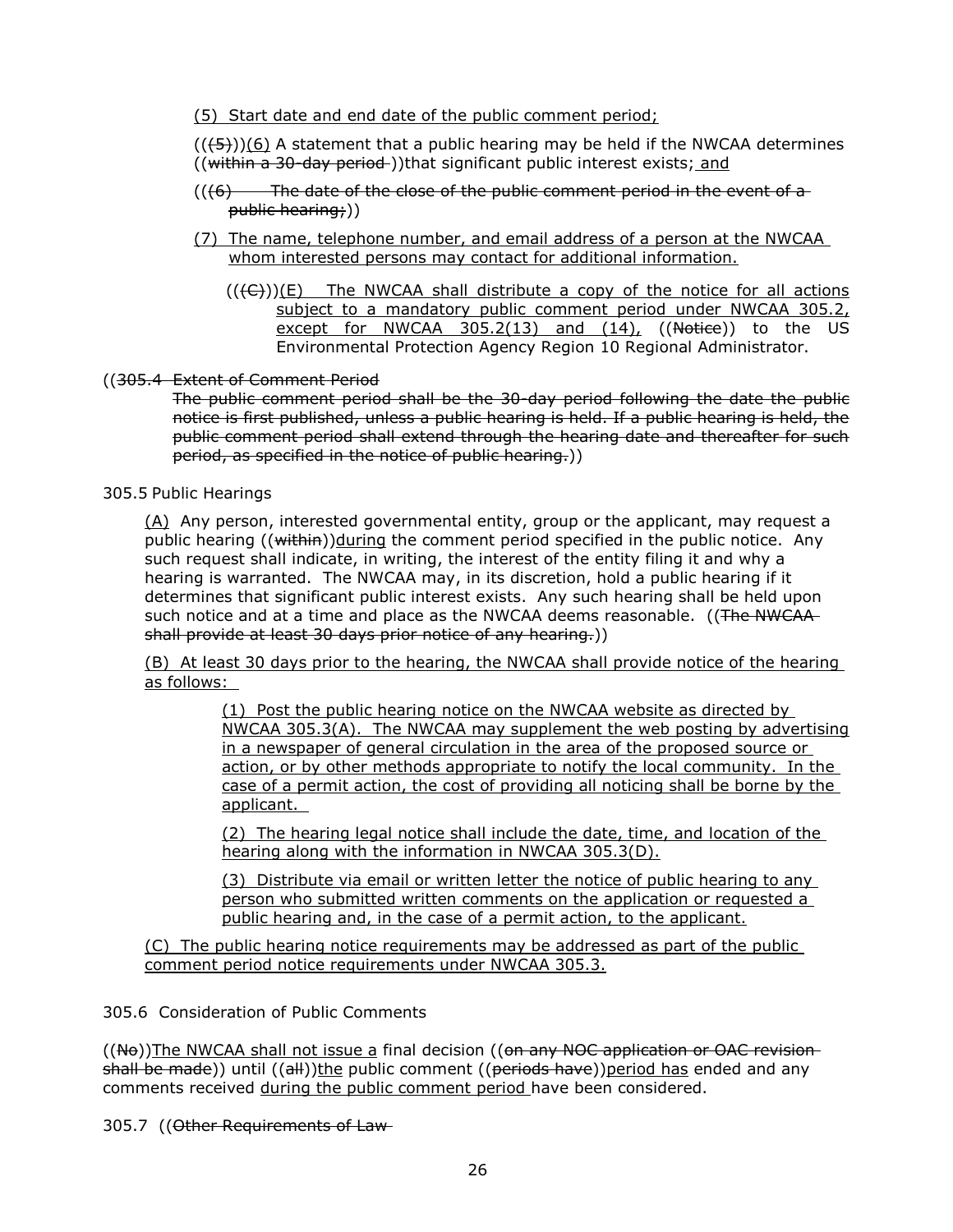Whenever procedures permitted or mandated by law will accomplish the objectives of public notice and opportunity for comment, those procedures may be used in lieu of the provisions of this section (e.g., SEPA). This subsection does not apply to an application for a "major modification" or an application from a "major stationary source".))

((305.8)) Public Information

All information((-provided to the public in accordance with this Section)), except information protected from disclosure under any applicable law( $(\tau)$ ) including, but not limited to, NWCAA Section 114 and RCW 70.94.205, ((shall be)) is available for public inspection at the NWCAA. This includes copies of Notice $((s))$  of Construction applications,  $((\text{orders}))$ Orders, and ((modifications))applications to modify Orders.

PASSED: July 14, 2005 AMENDED: November 8, 2007, June 9, 2011, November 17, 2011, March 14, 2019

## AMENDATORY SECTION

SECTION 320 – REGISTRATION PROGRAM

- ((320.1 Program Authority, Applicability and Purpose. As authorized by RCW 70.94.151, the Board, by this Regulation, classifies air contaminant sources which may cause or contribute to air pollution. This classification is made according to levels and types of emissions and other characteristics that cause or contribute to air pollution. The Board requires both registration and reporting for these classes of air contaminant sources. The classifications are made for the entire area of jurisdiction of the NWCAA and are made with special reference to effects on health, economic and social factors, and physical effects on property. Information collected through the registration program is used to evaluate the effectiveness of air pollution control strategies and to verify source compliance with applicable air pollution requirements.
- 320.2 Registration and Reporting. Any person operating or responsible for the operation of an air contaminant source for which registration and reporting are required, shall register the source with the NWCAA. The owner or operator shall make reports to the NWCAA containing information as may be required by the NWCAA concerning location, size, and height of contaminant outlets, processes employed, nature of the air contaminant emission, and such other information as is relevant to air pollution and available or reasonably capable of being assembled.
- 320.3 Annual Registration Fees. An annual registration fee shall be paid by all registered sources. The Board has determined the fee for each class of air contaminant source to be as shown in Section 324.1. The amount of fees collected shall not exceed the costs of administering this registration program, which shall be defined as:
	- a) initial registration and annual or other periodic reports from the source owner or operator providing the information directly related to air pollution registration;
	- b) on-site inspections necessary to verify compliance with registration requirements;
	- c) data storage and retrieval systems necessary for support of the registration program;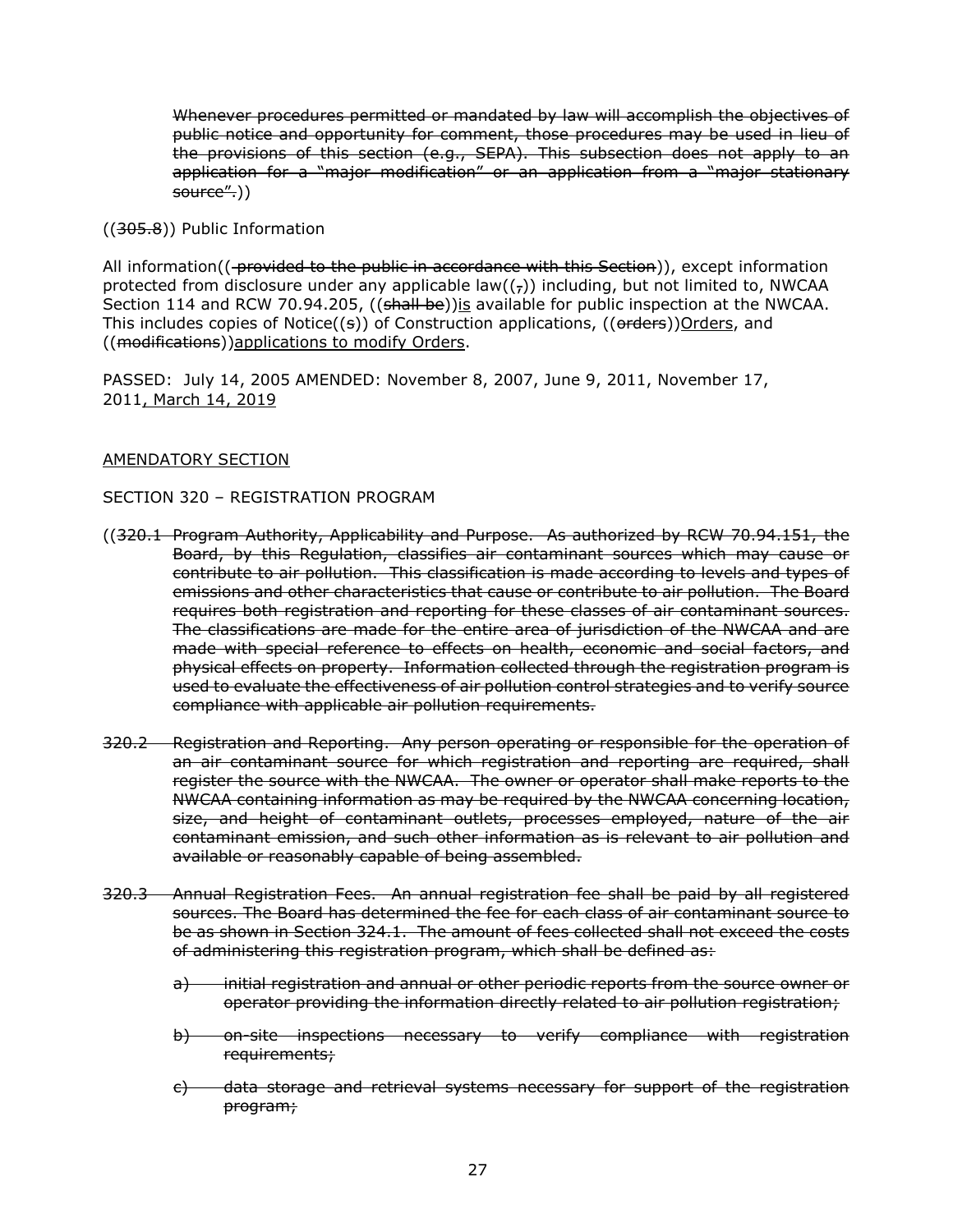- d) emission inventory reports and emission reduction credits computed from information provided by sources pursuant to the requirements of the registration program;
- e) staff review, including engineering analysis for accuracy and completeness, of information provided by sources pursuant to the requirements of the registration program;
- f) clerical and other office support provided in direct furtherance of the registration program; and
- g) administrative support provided in directly carrying out the registration program.
- 320.4 Any registered source which does not pay the annual registration fee by the end of the registration period shall be considered a new source and shall submit a "Notice of Construction and Application for Approval" and receive approval from the Board prior to resumption of operation or re-entry into the jurisdiction of the NWCAA.

320.5 Registration Required

320.5.1 Source classification list. The following source categories shall register with the NWCAA:

- a) abrasive blasting operations;
- b) aerosol can-filling facilities;
- c) agricultural chemical facilities engaged in the manufacturing of liquid or dry fertilizers or pesticides;
- d) agricultural drying and dehydrating operations;
- e) alumina processing;
- f) ammonium sulfate manufacturing plants;
- g) any source category subject to a federal standard of performance (NSPS) under 40 CFR Part 60, other than Subpart S (Primary Aluminum Reduction Plants), Subpart BB (Kraft Pulp Mills), or Subpart AAA (Standards of Performance for New Residential Wood Heaters);
- h) any source category subject to a federal standard under Section 112 of the Federal Clean Air Act (FCAA) other than 40 CFR Part 61 Subpart M;
- i) any source that has elected to opt-out of the operating permit program by limiting its potential-to-emit (synthetic minor) or is required to report periodically to demonstrate nonapplicability to EPA requirements under Sections 111 or 112 of the FCAA;
- j) any source that has equipment or control equipment, with an approved Notice of Construction from the NWCAA;
- k) any source, stationary source or emission unit with significant emissions;
- l) any source or emission unit from which emissions exceed the threshold levels for toxic air pollutants as specified in Chapter 173-401-531 WAC;
- m) asphalt and asphalt products production facilities, not including asphalt laying equipment;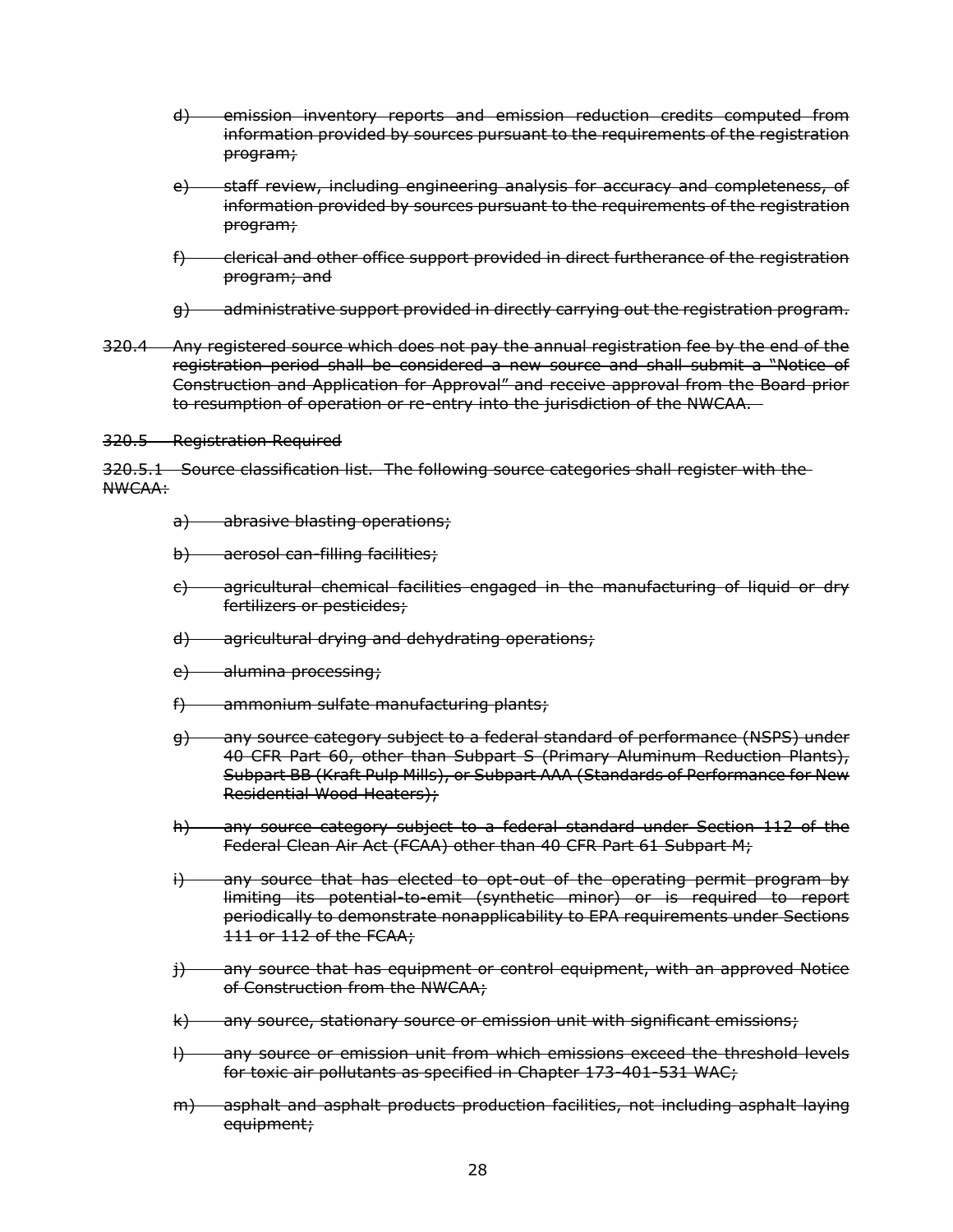- n) automobile and light-duty truck surface coating operations;
- o) baker's yeast manufacturing:
- p) brick and clay manufacturing plants, including tiles and ceramics;
- q) casting facilities and foundries, ferrous and nonferrous;
- $r$ ) cattle feedlots with operational facilities which have an inventory of one thousand or more cattle in operation between June 1 and October 1, where vegetation forage growth is not sustained over the majority of the lot during the normal growth season;
- s) chemical manufacturing plants;
- t) coal preparation plants;
- u) coffee roasting facilities;
- v) composting operations, including commercial, industrial and municipal, but exempting residential and agricultural composting activities;
- w) concrete product manufacturers and ready mix and premix concrete plants;
- x) crematoria or animal carcass incinerators;
- $\forall$  dry cleaning plants;
- z) ethylene dichloride, polyvinyl chloride, or vinyl chloride plants;
- aa) explosives production;
- bb) flexible polyurethane foam production;
- cc) flexible vinyl and urethane coating and printing operations;
- dd) gasoline stations (>200,000 gallons per year) and bulk gasoline plants (>200,000 gallons per year);
- ee) gelcoat, polyester, resin, or vinylester coating manufacturing operations at commercial or industrial facilities;
- ff) glass manufacturing plants;
- gg) grain, seed, animal feed, legume, and flour processing operations and handling facilities;
- hh) graphic art systems;
- ii) hay cubers and pelletizers;
- ji) hazardous waste treatment and disposal facilities;
- kk) hospitals, specialty and general medical surgical;
- ll) ink manufacturers;
- mm) insulation fiber manufacturers;
- nn) lead-acid battery manufacturing plants;
- oo) lime manufacturing plants;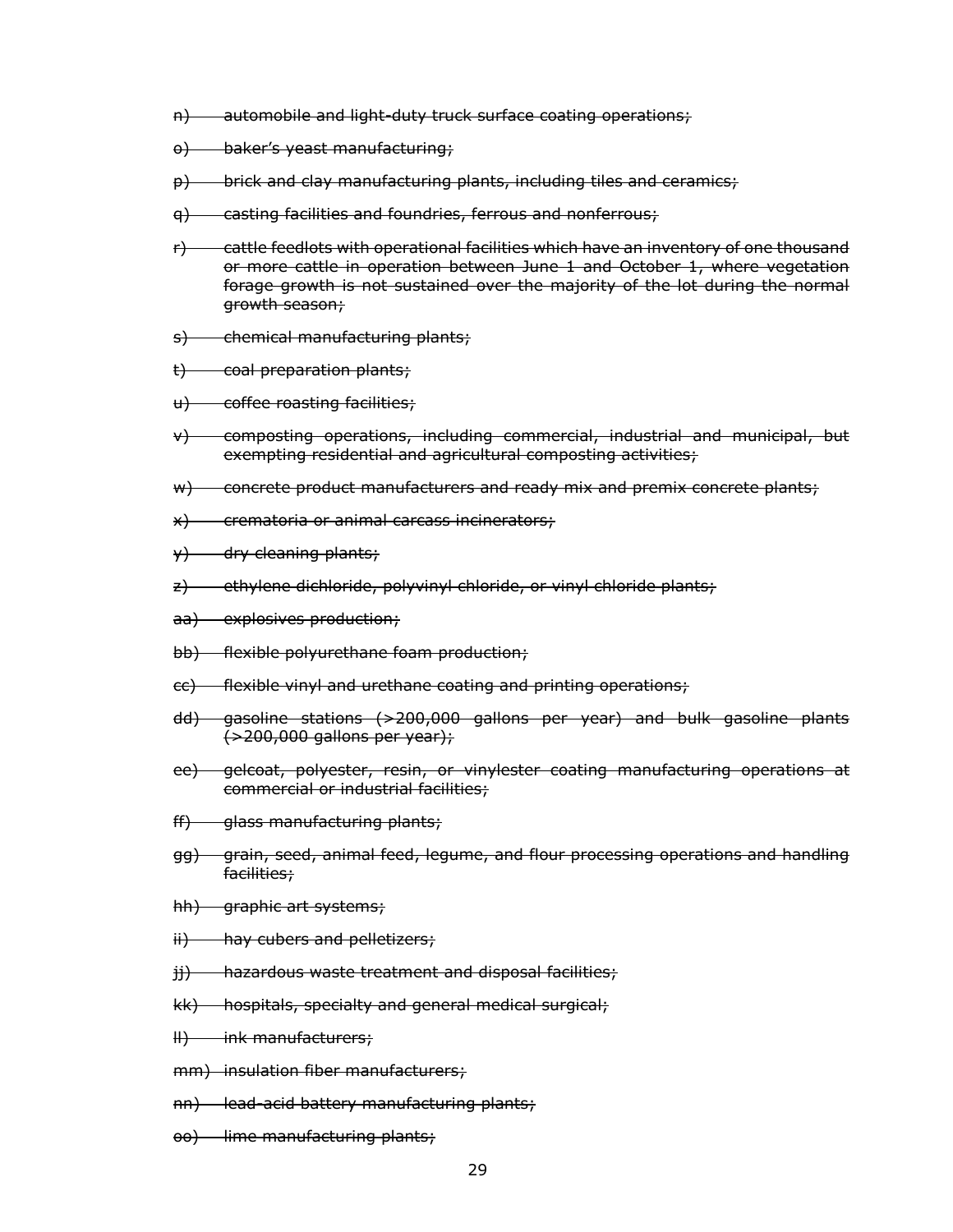- pp) materials handling and transfer facilities that generate fine particulate, which may include pneumatic conveying, cyclones, baghouses, and industrial housekeeping vacuuming systems that exhaust to the atmosphere;
- qq) meat packing plants;
- rr) metal plating and anodizing operations;
- ss) metallic and nonmetallic mineral processing plants, including rock crushing plants, and sand and gravel operations;
- tt) mills: such as lumber, plywood, shingle, woodchip, veneer operations, dry kilns, pulpwood insulating board, or any combination thereof;
- uu) mills: wood products (cabinet works, casket works, furniture, wood byproducts);
- vv) mineral wool production;
- ww) mineralogical processing plants;
- xx) municipal waste combustors;
- yy) natural gas transmission and distribution (SIC 4953);
- zz) nitric acid plants;
- bbb) other metallurgical processing plants;
- ccc) paper manufacturers;
- ddd) petroleum refineries;
- eee) pharmaceuticals production;
- fff) plastics and fiberglass product fabrication facilities;
- ggg) pneumatic materials conveying operations and industrial housekeeping vacuuming systems that exhaust more than 1000 acfm to the atmosphere;
- hhh portland cement plants;
- iii) primary copper smelters, lead smelters, magnesium refining and zinc smelters, but excluding primary aluminum plants;
- jjj) refuse systems including: incinerators, dumps and landfills (active and inactive, including covers, gas collection systems or flares);
- kkk) rendering plants;
- lll) salvage operations (scrap metal, junk);
- mmm) semiconductor manufacturing;
- nnn) shipbuilding and ship repair (surface coating);
- ooo) soil and groundwater remediation projects;
- ppp) soil vapor extraction (active), thermal soil desorption, or groundwater air stripping remediation projects;
- qqq) sulfuric acid plants;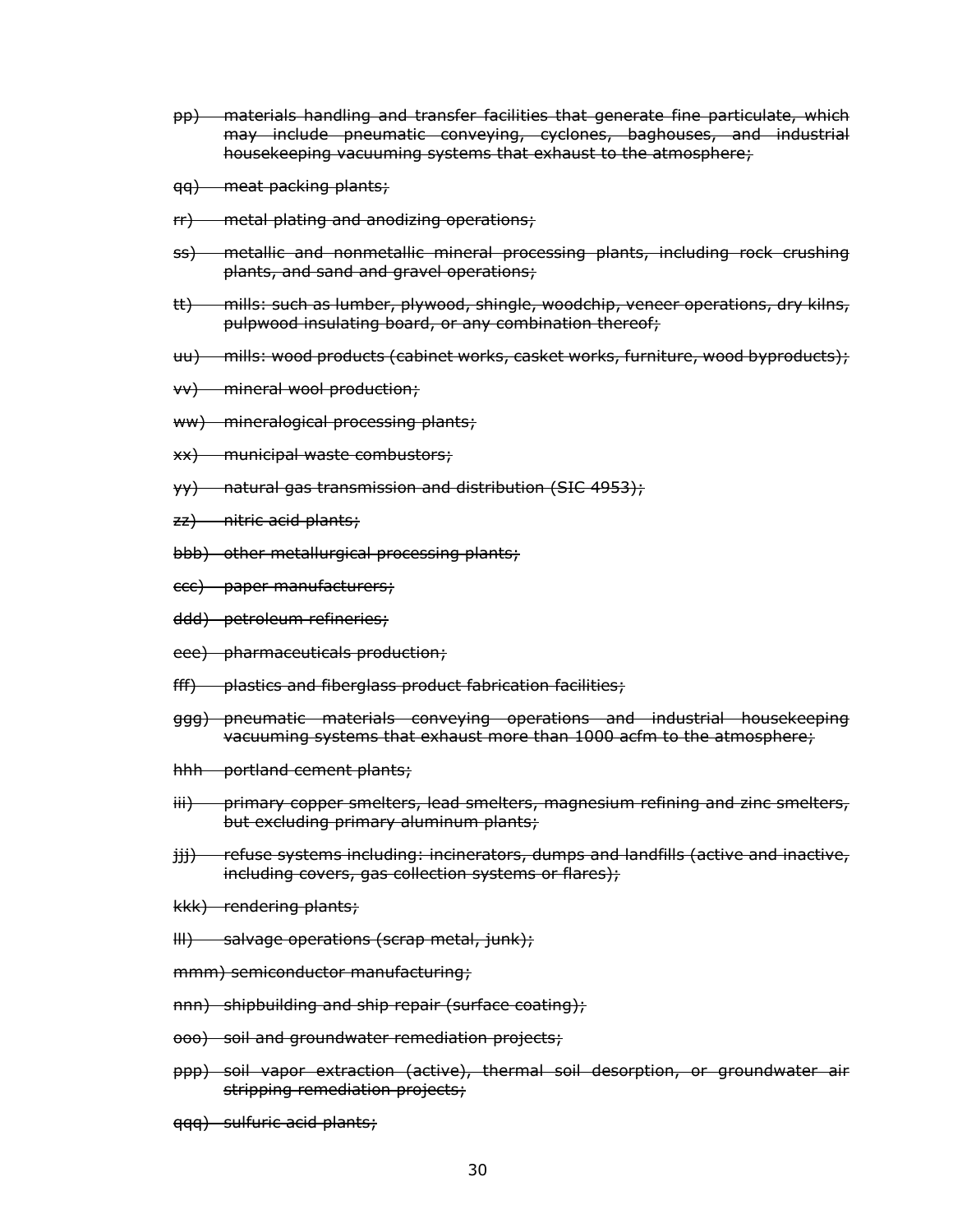- rrr) surface coating manufacturers;
- sss) surface coating operations including: metal, cans, pressure sensitive tape, labels, coils, wood, plastic, rubber, glass, paper and other substrates, excluding surface coating by use of aqueous solution or suspension;
- ttt) synthetic fiber production facilities;
- uuu) tire recapping facilities;
- vvv) utilities (combination of electrical and gas, and other utility services (SIC 4931, 4932, 4939);
- www) vegetable oil production;
- xxx) wastewater treatment plants;
- yyy) wood treatment; and
- zzz) any source, including any listed above, that has been determined through review by the Control Officer to warrant registration, due to the amount and nature of air contaminants produced, or the potential to contribute to air pollution, with special reference to effects on health, economic and social factors, and physical effects on property.

320.5.2 Equipment classification list. The owner or operator of the following equipment shall register with the NWCAA:

- a) all natural gas only fired boilers above 10 million Btu per hour input;
- b) chemical concentration evaporators;
- c) degreasers of the cold or vapor type in which more than five percent of the solvent is comprised of halogens or such aromatic hydrocarbons as benzene, ethylbenzene, toluene or xylene;
- d) flares utilized to combust any gaseous material;
- e) fuel burning equipment with a heat input of more than one million Btu per hour, except heating, air conditioning systems, or ventilating systems not designed to remove contaminants generated by or released from equipment;
- f) ovens, burn-out or heat-treat;
- g) stationary internal combustion engines and turbines rated at five hundred horsepower or more;
- h) storage tanks, reservoirs, or containers:
	- 1) with a rated capacity greater than 6,000 gallons storing volatile organic liquids, other than petroleum liquids, having a true vapor pressure equal to or greater than 1.5 psia.
	- 2) With a rated capacity greater than 40,000 gallons storing petroleum liquids having a true vapor pressure equal to or greater than 1.5 psia.
- $i)$  vapor collection systems within commercial or industrial facilities;
- j) waste oil burners above 0.5 million Btu heat output; and
- k) woodwaste incinerators.))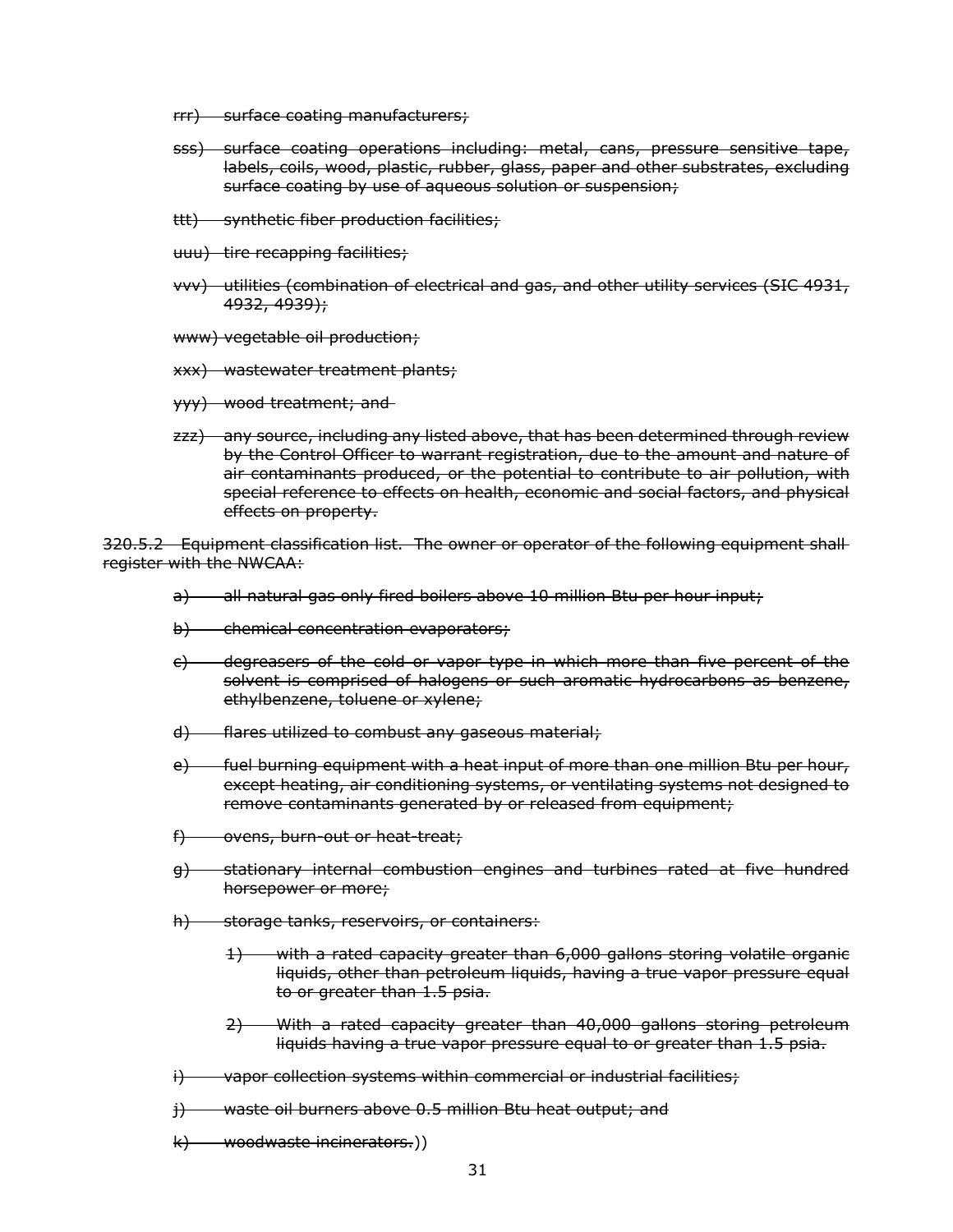- 320.1 Program Authority, Applicability and Purpose. As authorized by RCW 70.94.151, the Board, by the NWCAA Regulation, requires registration and reporting for specified classes of stationary air contaminant sources (including temporary sources) which may cause or contribute to air pollution. This classification is made according to levels and types of emissions and other characteristics that cause or contribute to air pollution with special reference to effects on health, economic and social factors, and physical effects on property. The purpose of the registration program is to develop and maintain a current and accurate record of stationary air contaminant sources (including temporary sources) within the NWCAA jurisdiction. Information collected through the registration program is used to evaluate the effectiveness of air pollution control strategies and to verify source compliance with applicable air pollution requirements.
- 320.2 Registration and Reporting. The owner or operator of a stationary air contaminant source (including temporary sources) for which registration and reporting are required, shall register the source with the NWCAA. The owner or operator shall make reports to the NWCAA containing information as may be required by the NWCAA concerning location, size, and height of air contaminant outlets, processes employed, nature of the air contaminant emission, and such other information as is relevant to air pollution and available or reasonably capable of being assembled.
- 320.3 Annual Registration Fees. Registered sources shall pay an annual registration fee. The Board has determined the fee for registered sources as specified in Section 324.1. The amount of fees collected shall not exceed the costs of implementing this registration program. Implementing the registration program includes, but is not limited to:

(A) Review of registered source emission reports and other periodic reports and conducting related compilation and reporting activities;

(B) Conducting compliance inspections, complaint investigations, and other activities necessary to ensure that a registered source is complying with permit, Order, or regulatory requirements, as applicable, including determination of registration applicability;

(C) The share attributable to registered sources of the development and maintenance of emissions inventories;

(D) The share attributable to registered sources for data storage and retrieval systems necessary for support of the registration program;

(E) Registered source fee determinations, assessment, and collection, including the costs of necessary administrative dispute resolution and penalty collection;

(F) The share attributable to registered sources for administration of the program including costs of clerical support, supervision, and management; tracking of time, revenues and expenditures; accounting activities; required fiscal audits and reporting activities; enforcement activities and penalty assessment, excluding the costs of proceedings before the pollution control hearings board and all costs of judicial enforcement.

- 320.4 Any registered source that does not pay the applicable annual registration fee by the deadline shall be considered a new source and shall submit a Notice of Construction application and receive an Order of Approval prior to resumption of operation.
- 320.5 Registration Required

(A) Source categories. Except as provided in NWCAA Section 321, the owner or operator of a source that falls into at least one of the following source categories shall register with the NWCAA: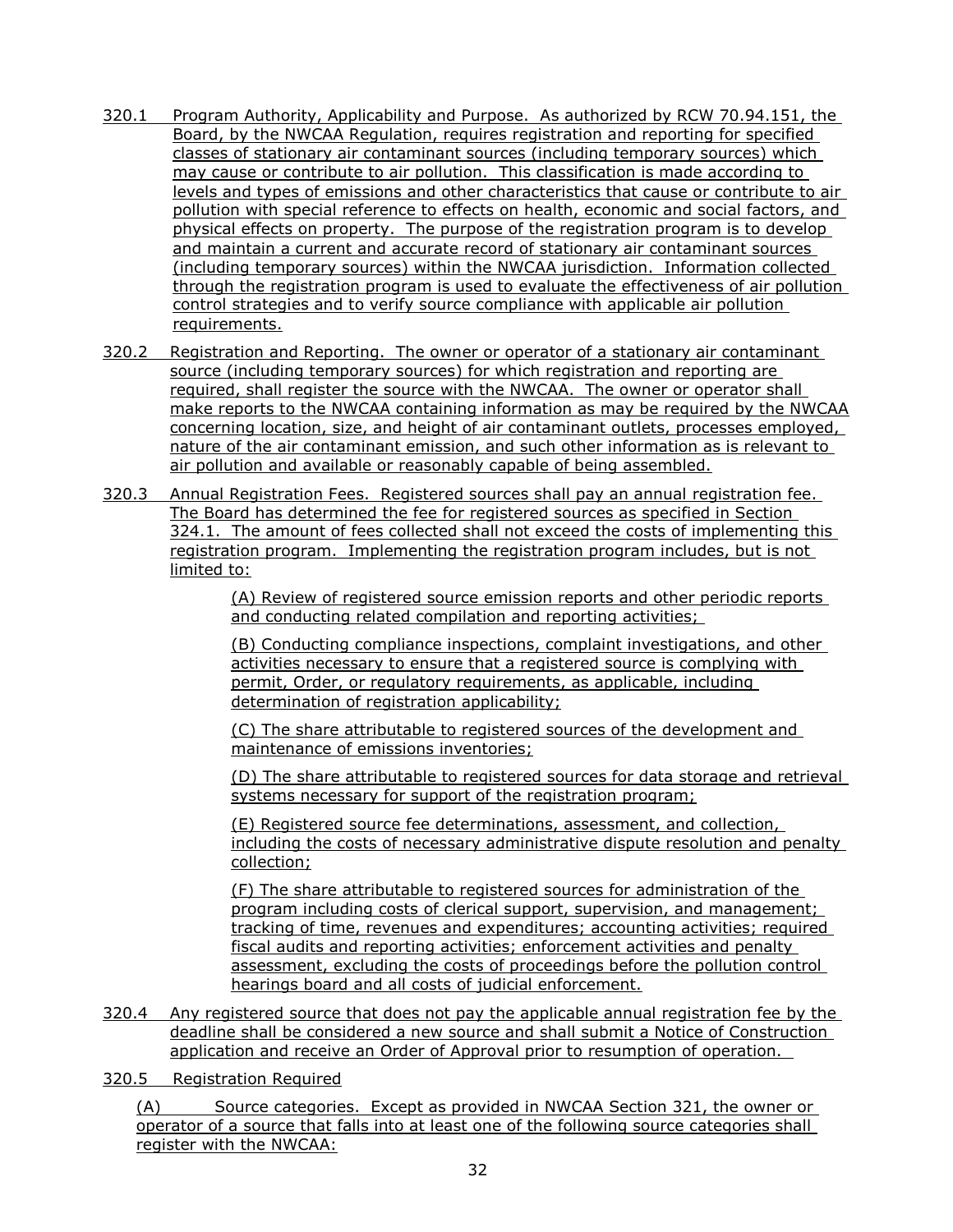Any source subject to a National Emission Standard for Hazardous Air Pollutants (NESHAP) under 40 CFR Part 61 other than Subpart M (National Emission Standard for Asbestos).

Any source subject to 40 CFR Part 62.

Any affected source subject to a National Emission Standard for Hazardous Air Pollutants for Source Categories (NESHAP) under 40 CFR Part 63.

Any source that has elected to opt-out of the operating permit program by limiting its potential-to-emit (synthetic minor) or is required to report periodically to demonstrate nonapplicability of EPA requirements under 40 CFR Part 63.

Any source that is subject to an Order of Approval or has been confirmed to be covered by a General Order of Approval by the NWCAA.

Any source with a facility-wide uncontrolled potential to emit emission rate of one or more pollutants equal to or greater than the registered source exemption emission rates as specified in WAC 173-400-102(5) or the Small Quantity Emission Rates (SQER) for Toxic Air Pollutants as specified in chapter 173-460 WAC.

(B) Source types. Except as provided in NWCAA Section 321, the owner or operator of a source that falls into at least one of the following source types shall register with the NWCAA:

Abrasive blasting operations.

Agricultural chemical facilities engaged in the manufacturing of liquid or dry fertilizers or pesticides including, but not limited to, ammonium sulfate.

Agricultural drying and dehydrating operations.

Asphalt and asphalt products production facilities, not including asphalt laying equipment.

Casting facilities and foundries, ferrous and nonferrous.

Coffee roasting facilities.

Commercial smoke houses.

Composite fabrication and repair facilities including fiberglass boat building and repair, and miscellaneous parts fabrication.

Composting operations (commercial, industrial, and municipal).

Concrete product manufacturers and ready mix and premix concrete plants.

Flexible vinyl and urethane coating and printing operations.

Gasoline dispensing facilities and bulk gasoline plants.

Glass manufacturing plants.

Grain, seed, animal feed, legume, and flour processing operations and handling facilities.

Graphic art systems including, but not limited to, lithographic and screen printing operations.

Material handling and transfer facilities that emit fine particulate to the atmosphere, which may include pneumatic conveying, cyclones, baghouses, and industrial housekeeping vacuuming systems.

Metal plating and anodizing operations.

Metallic and nonmetallic mineral processing plants, including rock crushing plants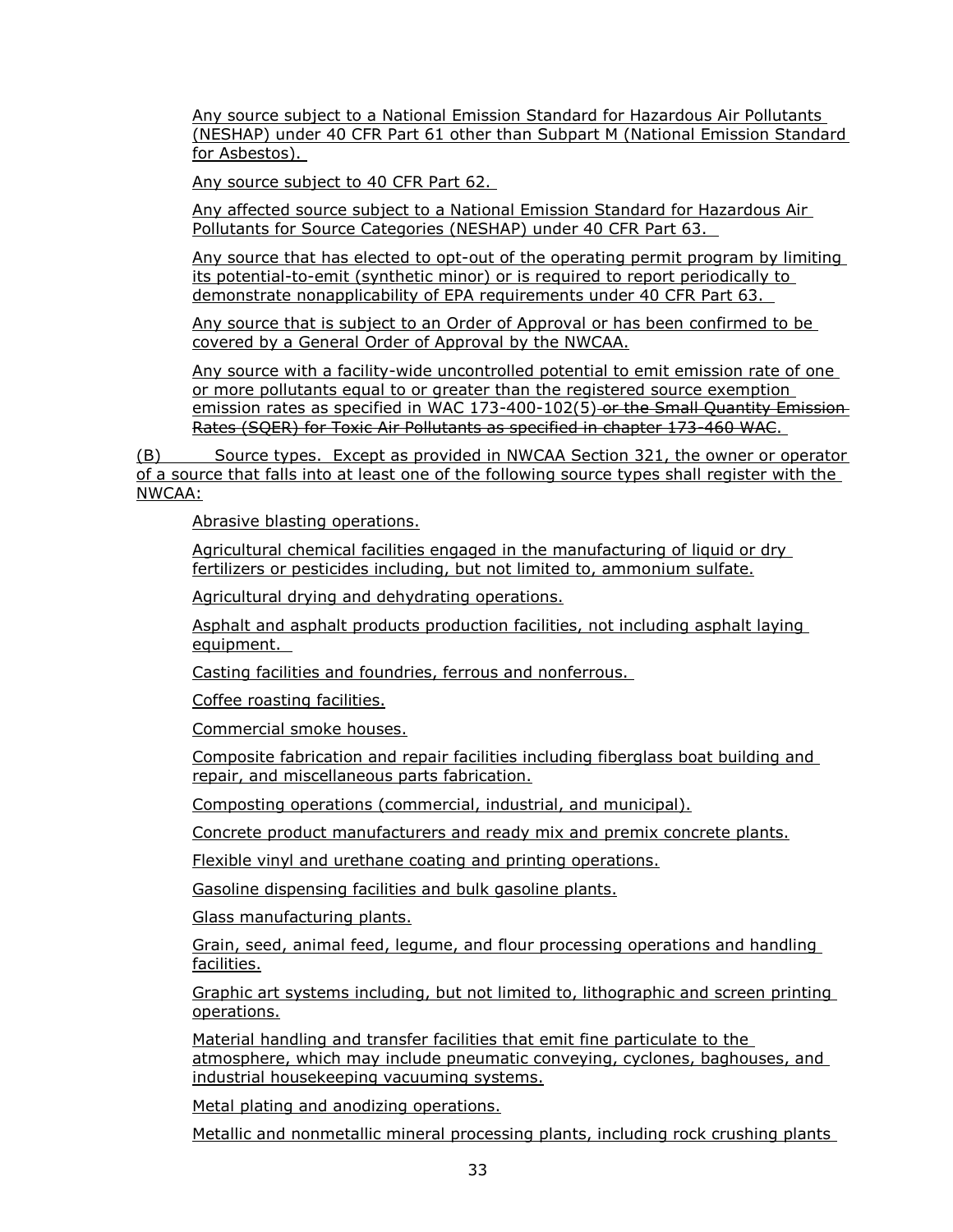and sand and gravel operations.

Perchloroethylene dry cleaners.

Soil and groundwater remediation projects including soil vapor extraction (active), thermal soil desorption, or groundwater air stripping operations.

Surface coating operations, including coating of motor vehicles, mobile equipment, boats, ships, metal, cans, pressure sensitive tape, labels, coils, wood, plastic, rubber, glass, paper and other substrates.

Wastewater treatment plants.

Welding and metal cutting operations.

Wood products mills, including lumber, plywood, shingle, woodchip, veneer operations, dry kilns, pulpwood insulating board, cabinet works, casket works, furniture, wood byproducts, or any combination thereof.

(C) Equipment classification list. Except as provided in NWCAA Section 321, the owner or operator of the following equipment shall register with the NWCAA:

Any affected source subject to a New Source Performance Standard (NSPS) under 40 CFR Part 60, other than Subpart AAA (Standards of Performance for New Residential Wood Heaters).

Chemical concentration evaporators.

Crematoria or animal carcass incinerators.

Degreasers of the cold or vapor type where the solvent for which contains more than 5 percent halogenated compounds or Toxic Air Pollutants.

Ethylene oxide (ETO) sterilizers.

Fuel burning equipment (except natural gas only) with a heat input of more than 1 million Btu per hour, except comfort heating, air conditioning systems, or ventilation systems not designed to remove contaminants generated by or released from equipment.

Fuel burning equipment that fires only natural gas with a heat input of more than 10 million Btu per hour.

Gas collection systems with flares or other combustion devices.

Gas or odor control equipment having a rated capacity greater than or equal to 200 cfm including, but not limited to:

(1) Activated carbon adsorption

(2) Barometric condenser

(3) Biofilter

(4) Catalytic oxidizer

(5) Chemical oxidation

(6) Dry sorbent injection

(7) Non-selective catalytic reduction (NSCR)

(8) Refrigerated condenser

(9) Selective catalytic reduction (SCR)

(10) Selective non-catalytic reduction (SNCR)

(11) Wet scrubber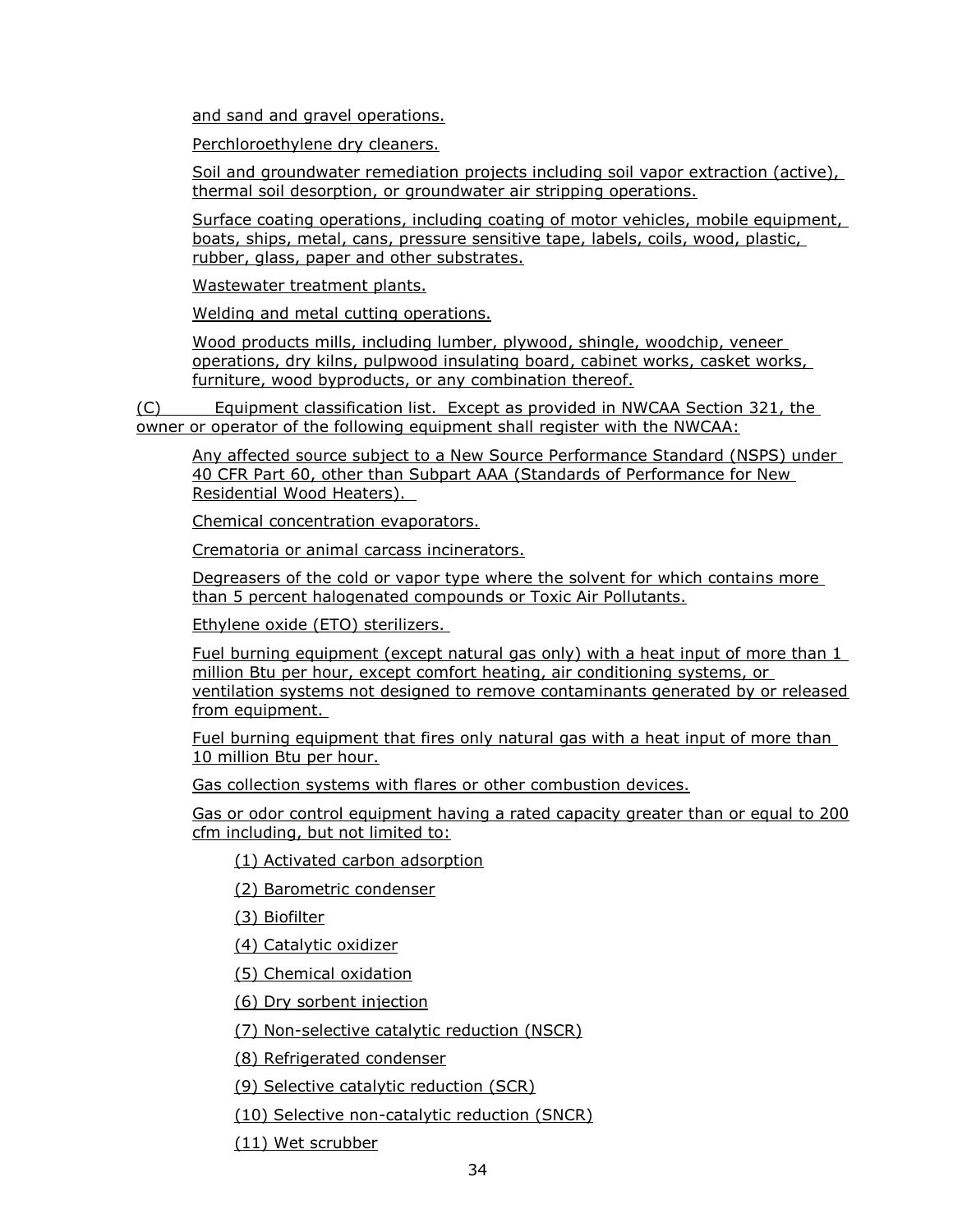Incinerators;

Ovens, burn-out or heat-treat.

Particulate control equipment having a rated capacity greater than or equal to 2,000 cfm including, but not limited to:

(1) Baghouse

(2) Cyclone

(3) Demister

(4) Electrostatic precipitator (ESP), dry or wet

(5) High efficiency particulate air (HEPA) filter

(6) High velocity air filter

(7) Mat or panel filter

(8) Mist eliminator

(9) Multiclones

(10) Rotoclone

(11) Screen

(12) Venturi scrubber

(13) Water curtain

Stationary internal combustion engines and turbines rated at 500 horsepower or more.

Storage tanks, reservoirs, or containers with:

(1) a rated capacity greater than 6,000 gallons storing volatile organic liquids, other than petroleum liquids, having a true vapor pressure equal to or greater than 1.5 psia or

(2) a rated capacity greater than 40,000 gallons storing petroleum liquids having a true vapor pressure equal to or greater than 1.5 psia.

Waste oil burners rated at greater than 0.5 million Btu per hour.

(D) The Control Officer may require that any source or equipment, that would otherwise be exempt, be registered as specified in this section. This discretionary determination will be based on the amount and nature of air contaminants produced, or the potential to contribute to air pollution, with special reference to effects on health, economic and social factors, and physical effects on property.

PASSED: ((November 12, 1998)) January 8, 1969 AMENDED: February 14, 1973, August 9, 1978, February 8, 1996, November 12, 1998, November 12, 1999, July 14, 2005, June 9, 2011, March 14, 2019

### AMENDATORY SECTION

SECTION 321 – EXEMPTIONS FROM REGISTRATION

 $321.1$  Exclusion or exemption from registration does not absolve the owner( $\left($ , lessee,)) or ((his registered agent))operator from complying with all other requirements of the NWCAA Regulation ((of the NWCAA. Exemption from registration does not apply to any control facility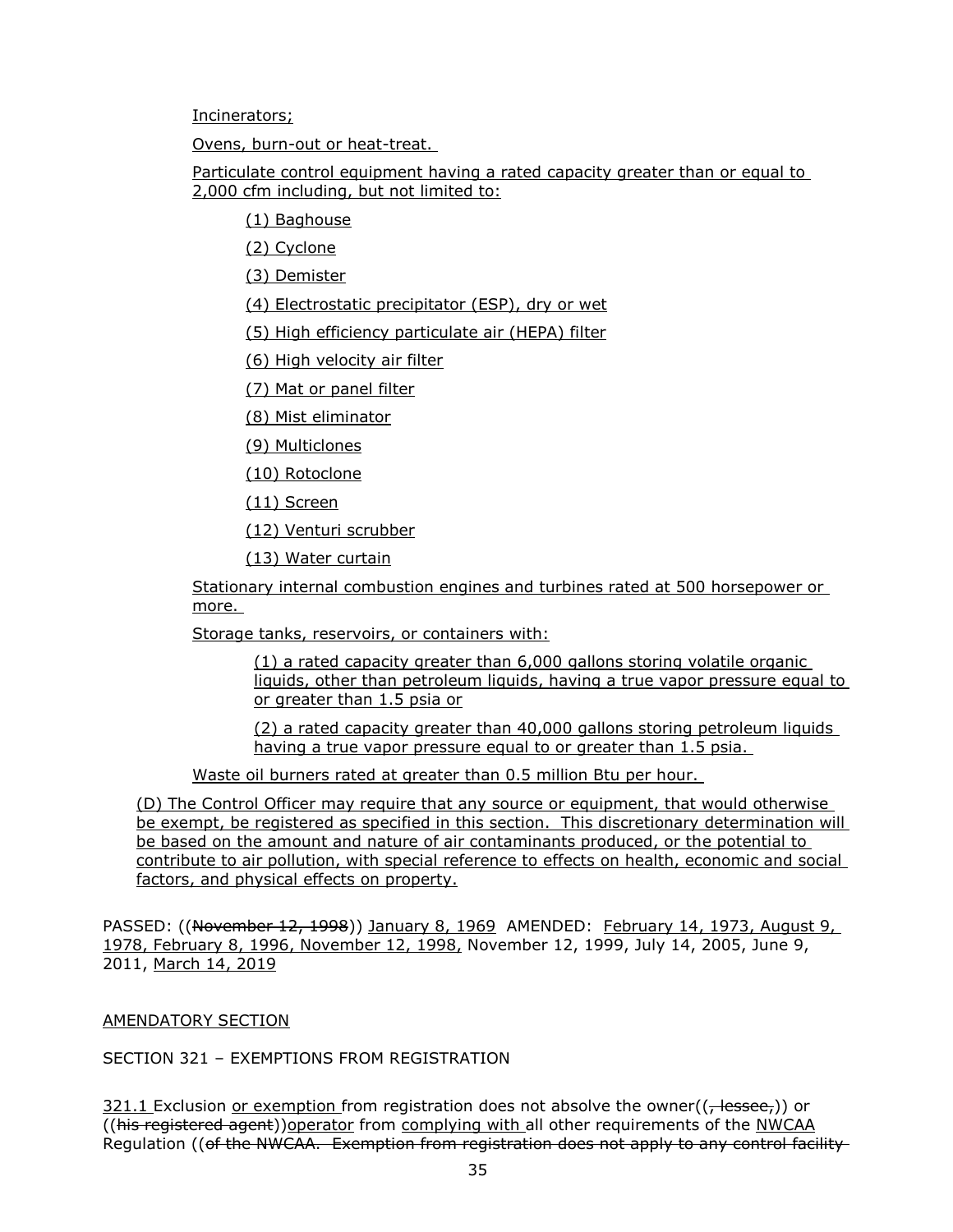or device required to be installed in order to meet the emission and/or ambient standards of this Regulation)).

 $321.2$  The following stationary sources of air ((pollution))contaminants are exempt from registration:

((321.1 Motor vehicles.

321.2 Non-road engines (as defined in Section 216 of the FCAA).

321.3 Non-road vehicles (as defined in Section 216 of the FCAA).))

 $((321.4))$ Sources that require an  $((air operation operation)$  permit per Chapter 173-401-WAC))Air Operating Permit pursuant to NWCAA Section 322.

Residential and agricultural composting activities.

 $321.((5))3$  The Control Officer may exempt  $((\frac{1}{2} + \frac{1}{2})$  any source or equipment, including any listed in NWCAA Section 320, from registration. This discretionary determination will be based on the amount and nature of air contaminants produced, or the potential to ((emit (uncontrolled) criteria air pollutants))contribute to air pollution, with special reference to effects on health, economic and social factors, and physical effects on property.

- $((a)$  5 tons per year of carbon monoxide  $(CO)$ ;
- b)  $\rightarrow$  2 tons per year of nitrogen oxides (NO<sub>x</sub>);
- $\epsilon$ ) 2 tons per year of sulfur dioxide (SO<sub>2</sub>);
- d) 1.25 tons per year of particulate matter (PM);
- e)  $-0.75$  tons per year of fine particulate matter (PM<sub>10</sub>);
- f) 2 tons per year of volatile organic compounds (VOC's);
- $g$ ) 0.005 tons per year of lead.
- 321.6 The Control Officer may exempt sources that do not emit measurable amounts of Class A or Class B toxic air pollutants specified in Chapter 173-460-150 WAC and Chapter 173-460-160 WAC.))

#### 321.4 An exemption from new source review under NWCAA Section 300 is not explicitly an exemption from registration under NWCAA Section 320.

PASSED: ((November 12, 1998))January 8, 1969 AMENDED: February 14, 1973, August 8, 1978, March 13, 1997, November 12, 1998, June 9, 2011, November 17, 2011, March 14, 2019

### AMENDATORY SECTION

SECTION 400 – AMBIENT AIR QUALITY STANDARDS - FORWARD

- 400.1 In the interest of the people within the jurisdiction of the NWCAA, it is the objective of the NWCAA to obtain and maintain the cleanest air possible, consistent with the highest and best practicable control technology.
- 400.2 In the areas where existing concentrations of air contaminants are below the ((lower than)) concentrations allowed by the standards enumerated in chapter 173-476 WAC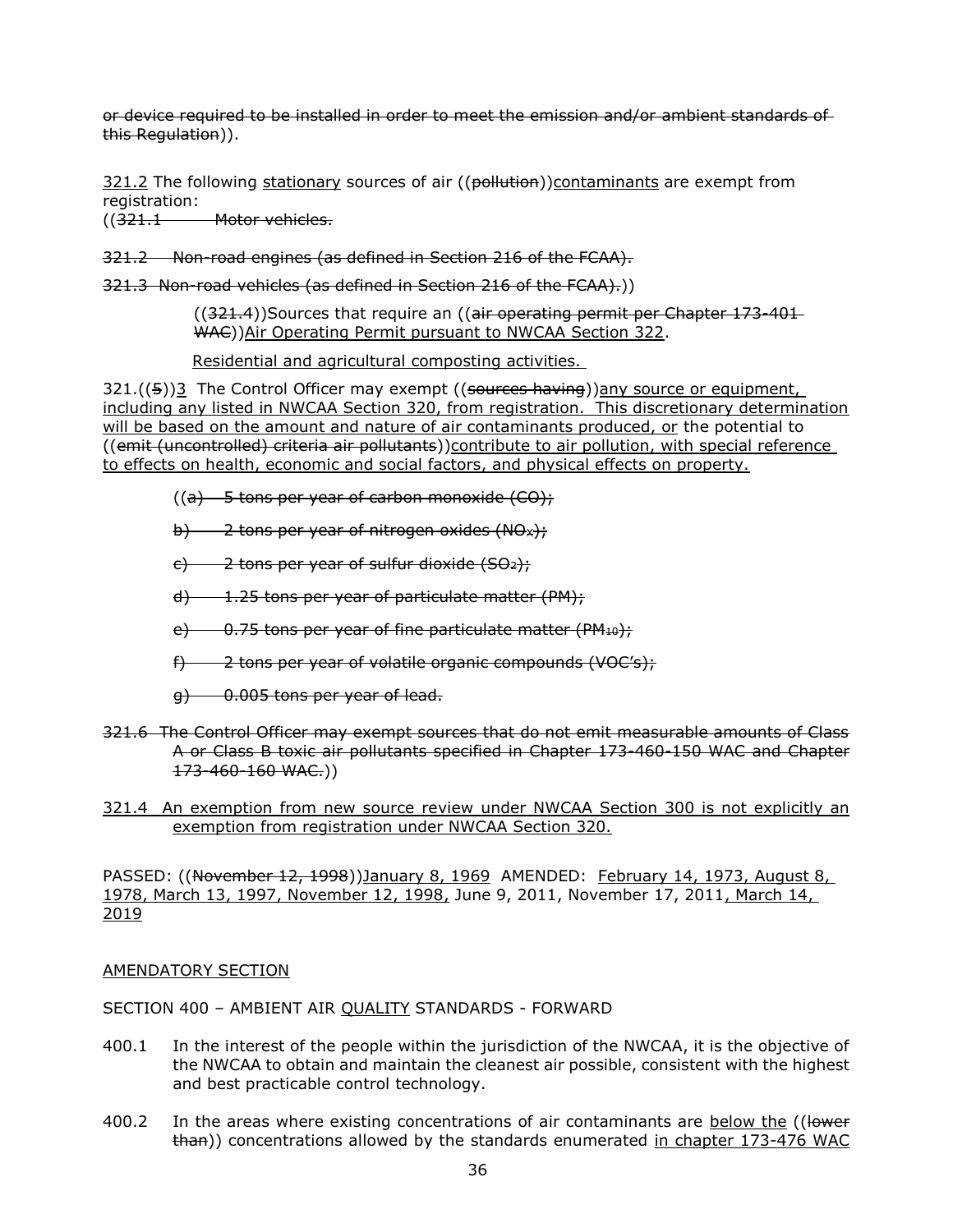as referenced in NWCAA 104.1 ((below)), degradation of the atmosphere should be minimized. The highest and best practicable control technology should be applied to all sources unless it is specifically determined that lesser technology is justified. Ambient air standards are set at levels which, according to latest knowledge, will not cause damage to health, plants or animals or degrade materials.

#### REPEALER

The following sections are being repealed:

SECTION 401 - SUSPENDED PARTICULATE STANDARDS (PM10) SECTION 402 – PARTICULATE FALLOUT STANDARDS SECTION 403 - PARTICULATE STANDARDS (PM2.5) SECTION 410 – SULFUR OXIDE STANDARDS SECTION 420 – CARBON MONOXIDE STANDARDS SECTION 422 – NITROGEN OXIDE STANDARDS SECTION 424 – OZONE STANDARD SECTION 426 - HYDROCARBONS SECTION 428 – HAZARDOUS AIR POLLUTANTS

#### AMENDATORY SECTION

SECTION 460 - AMBIENT MONITORING OF SULFUR DIOXIDE ((WEIGHT/HEAT RATE STANDARD - EMISSION OF SULFUR COMPOUNDS))

((All sources with an aggregate heat input capacity greater than five hundred million Btu per hour (500 MMBtu/hr) are subject to the following:))

- 460.1 NWCAA Section 460 shall apply to all petroleum refineries. ((Emission of sulfur compounds, calculated as a calendar month average of sulfur dioxide, shall not exceed one and one-half pounds per million Btu of heat input per hour (1.5 lbs SO<sub>2</sub>/MMBtu, calendar month average of hourly values).))
- 460.2 Owners or operators of subject sources shall install, calibrate, maintain, and operate monitoring equipment as follows: ((Sources subject to Section 460 shall submit an ambient monitoring proposal and monitoring schedule for sulfur dioxide within one hundred and eighty (180) days of start-up. Each proposal shall include:))
	- $((460.21))(A)$  At least one continuous recording meteorological station equipped to record wind speed and direction ((and located and operated as in accordance with Appendix A of this Regulation)).
	- $((460.22))(B)$  At least one sulfur dioxide ambient station. ((The sulfur content and quantity of all materials, gaseous or liquid, fed to any boilers, furnaces, heaters, flares or any other facility capable of generating heat, resulting in emissions to the atmosphere. The sulfur content shall be expressed in percent by weight of sulfur in each fuel type and shall contain an explanation of how each was determined.
- 460.23 The method for monitoring the sulfur content and quantity of fuel burned at each emission unit capable of emitting sulfur to the atmosphere in quantities in excess of one hundred (100) pounds/day of sulfur compounds calculated as sulfur dioxide. All emission units capable of emitting less than one hundred (100) pounds/day of sulfur compounds, calculated as sulfur dioxide may be monitored collectively as a single